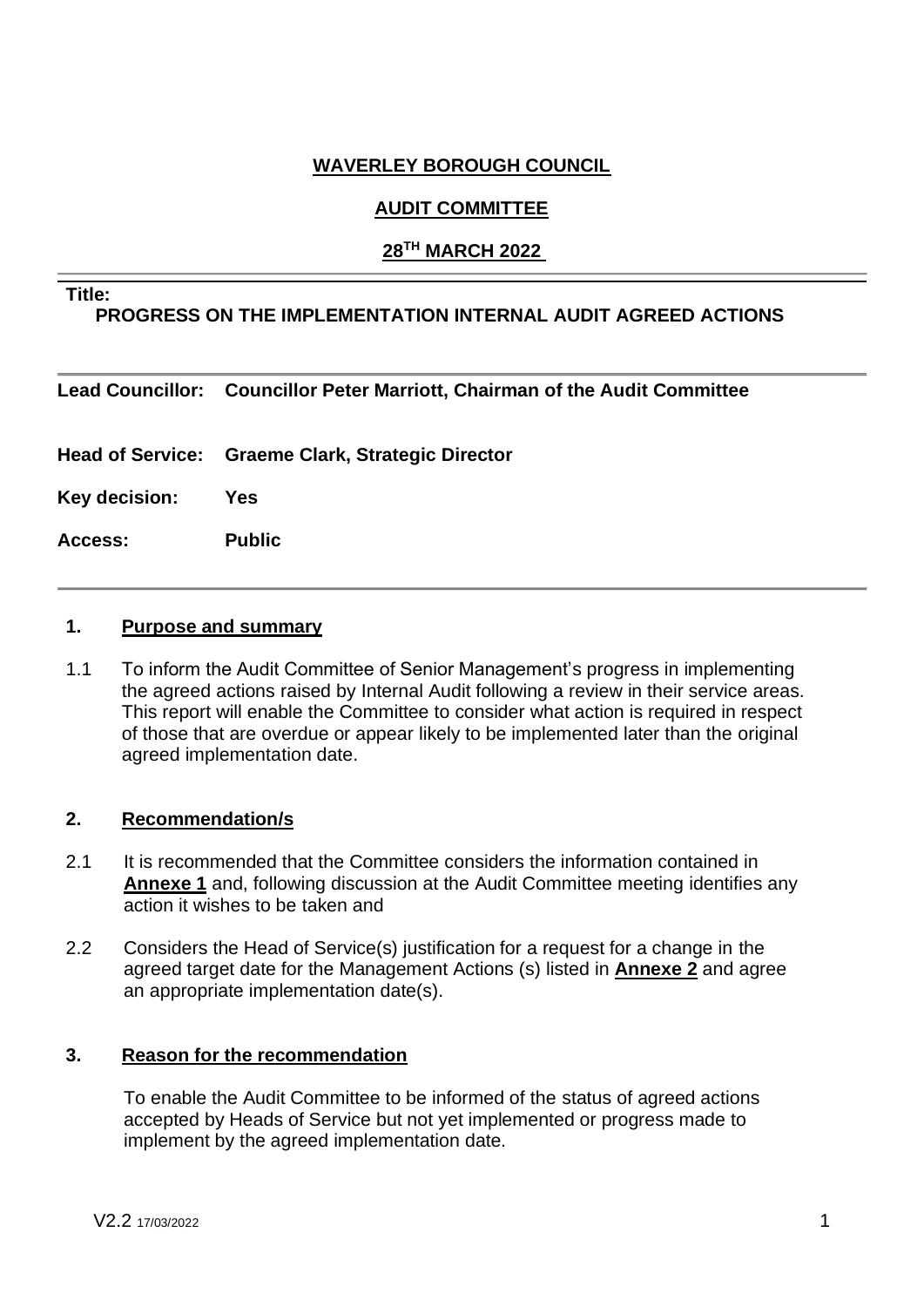# **4. Background**

4.1 This report provides the Audit Committee with the latest position regarding the implementation of Internal Audit agreed actions.

### **5. Relationship to the Corporate Strategy and Service Plan**

5.1 A financially sound Waverley, with infrastructure and services fit for the future.

### **6. Implications of decision**

### 6.1 **Resource (Finance, procurement, staffing, IT)**

Internal audit work helps management in achieving good value for money and, individual agreed actions may have value for money implications and protect the council from financial risks.

#### 6.2 **Risk management**

There is a risk that where weakness or non-compliance identified as part of audit reviews, if not actioned to strengthen the controls will not assist to prevent the materialising of the risks identified.

#### 6.3 **Legal**

There are no direct legal implications, although good governance and probity are strengthened by attending to the matters raised within the audit agreed actions.

### 6.4 **Equality, diversity, and inclusion**

There are no direct equality, diversity, or inclusion implications in this report. Equality impact assessments are carried out, when necessary, across the council to ensure service delivery meets the requirements of the Public Sector Equality Duty under the Equality Act 2010.

### 6.5 **Climate emergency declaration**

There are no direct implications in this report

### **7. Consultation and engagement**

7.1 Heads of Service and SMT.

### **8. Other options considered**

8.1 N/A

V2.2 17/03/2022 2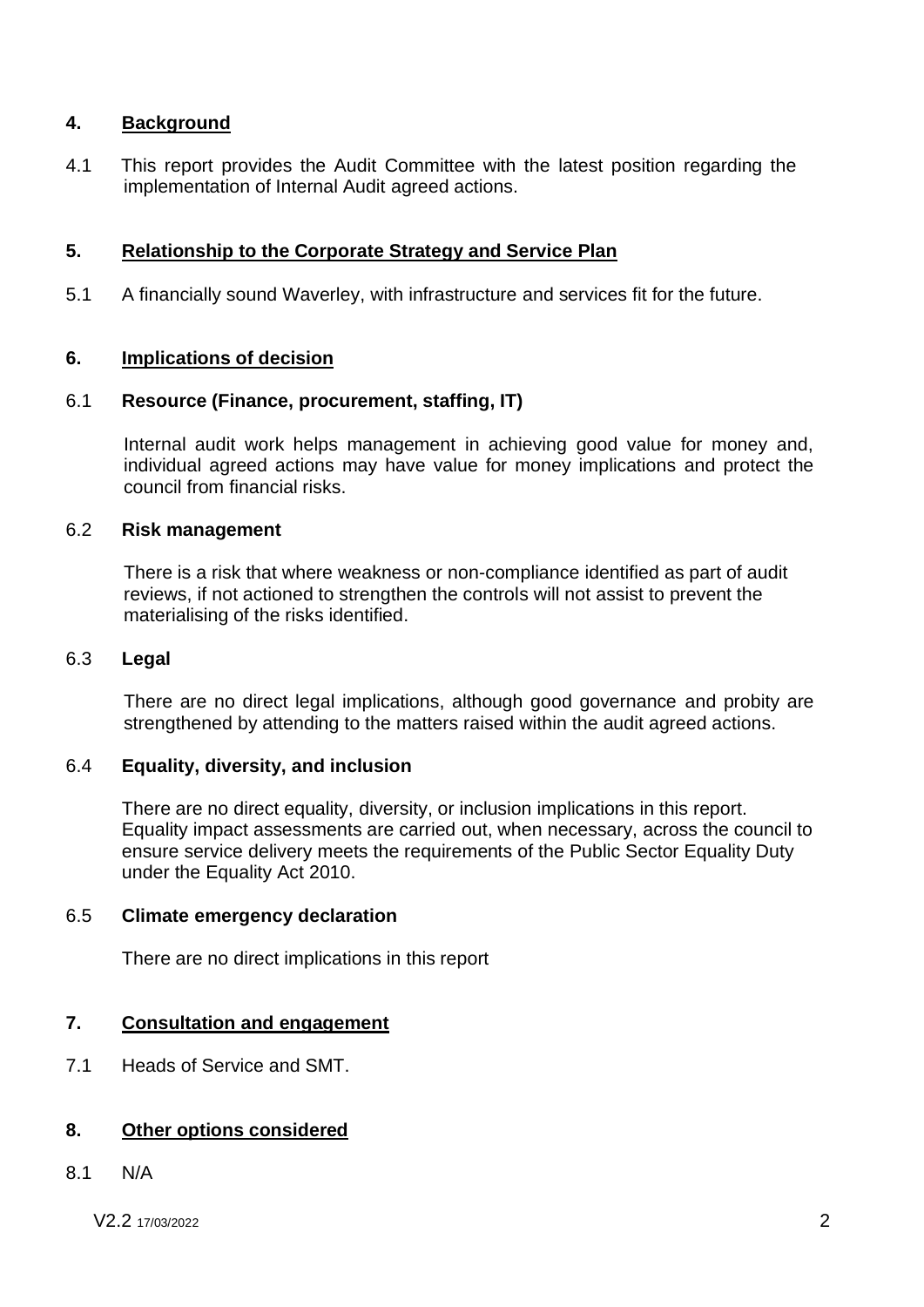# **9. Governance journey**

9.1 The minutes of the meeting will be included on the Council agenda.

# **Annexes:**

**Annexe 1** – provides the current position on agreed actions due for completion at the end of the month of the Audit Committee date.

**Annexe 2** – provides the requests from Heads of Service for changes to the agreed action dates.

#### **Background Papers**

There are no background papers, as defined by Section 100D (5) of the Local Government Act 1972).

# **CONTACT OFFICER:**

Name: Gail Beaton Position: Internal Audit Manager Telephone: 01483 523260 Email: gail.beaton@waverley.gov.uk

Agreed and signed off by: Legal Services: 04/03/2022 Head of Finance:03/03/2022 Strategic Director: Portfolio Holder: N/A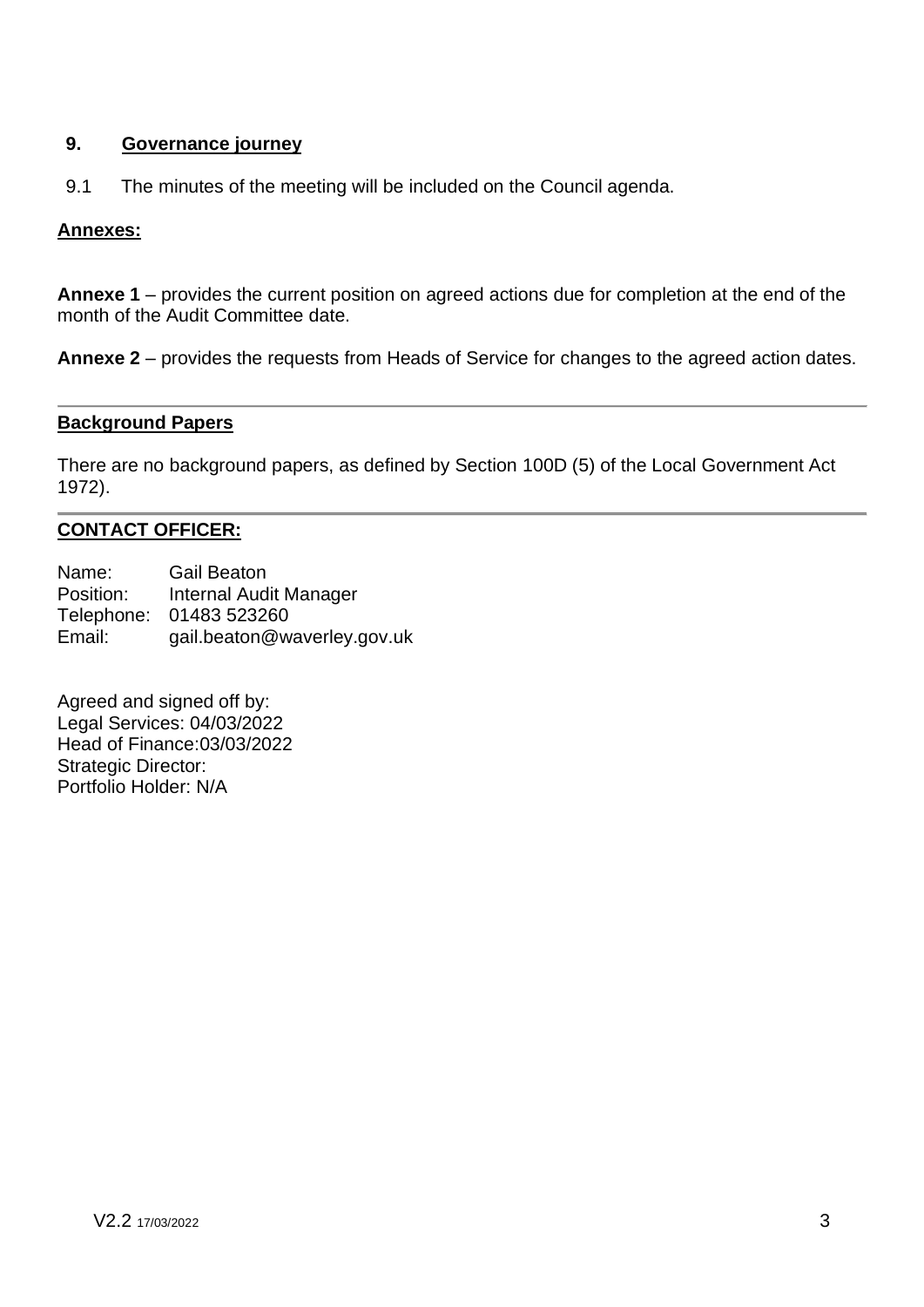# **Agreed Internal Audit Actions overdue or due by 31 March 2022**



**Generated on:** 17 March 2022

| <b>Action Status</b>               |  |  |  |  |  |  |  |
|------------------------------------|--|--|--|--|--|--|--|
| Cancelled                          |  |  |  |  |  |  |  |
| Overdue; Neglected                 |  |  |  |  |  |  |  |
| Unassigned; Check Progress         |  |  |  |  |  |  |  |
| Not Started; In Progress; Assigned |  |  |  |  |  |  |  |
| Completed                          |  |  |  |  |  |  |  |

# **Head of Service Ellwood, Zac**

|                                             |       | IA20/08.001 Target Response Times                                    |                                                                                                                                                                                                                                                                                                       |                                                                    |                                                                                                                                                                                                                                                                                                                                                                                                                                                                               |                                    |             |  |  |
|---------------------------------------------|-------|----------------------------------------------------------------------|-------------------------------------------------------------------------------------------------------------------------------------------------------------------------------------------------------------------------------------------------------------------------------------------------------|--------------------------------------------------------------------|-------------------------------------------------------------------------------------------------------------------------------------------------------------------------------------------------------------------------------------------------------------------------------------------------------------------------------------------------------------------------------------------------------------------------------------------------------------------------------|------------------------------------|-------------|--|--|
| <b>Action Code</b>                          |       |                                                                      |                                                                                                                                                                                                                                                                                                       | Plan for the 3 priorities are not currently measured or reported:  | Monitoring of response targets against those highlighted in the Enforcement                                                                                                                                                                                                                                                                                                                                                                                                   | <b>Exit Meeting</b><br><b>Date</b> | 15-Jan-2020 |  |  |
| &<br><b>Description</b>                     |       | receipt of complaint<br>receipt of complaint<br>receipt of complaint | Priority One - Major - First contact or site visit within 1 working day from<br>Priority Two - Medium - First contact or site visit within 5 working days from<br>Priority Three - Low - First contact or site visit within 10 working days from                                                      | <b>Due Date</b>                                                    | 01-Jan-2022                                                                                                                                                                                                                                                                                                                                                                                                                                                                   |                                    |             |  |  |
| <b>Risk Level</b>                           |       | <b>Medium Priority</b>                                               |                                                                                                                                                                                                                                                                                                       |                                                                    |                                                                                                                                                                                                                                                                                                                                                                                                                                                                               | <b>Risk RAG</b>                    |             |  |  |
| <b>Audit Report Code</b><br>and Description |       |                                                                      | IA20/08 Planning Enforcement                                                                                                                                                                                                                                                                          |                                                                    |                                                                                                                                                                                                                                                                                                                                                                                                                                                                               |                                    |             |  |  |
| <b>Agreed Action</b>                        |       |                                                                      | 1.1 The measuring of response times to be incorporated into the incoming new Horizon programme that<br>replaces ILAP.<br>1.2 The information for reporting will be available on request from the new Horizon programme that<br>replaces ILAP.<br>Risk -Performance issues may not be identified. (ZE) |                                                                    |                                                                                                                                                                                                                                                                                                                                                                                                                                                                               |                                    |             |  |  |
| <b>Status</b>                               |       |                                                                      | Overdue                                                                                                                                                                                                                                                                                               | <b>Progress</b>                                                    | 90%                                                                                                                                                                                                                                                                                                                                                                                                                                                                           | <b>Head of</b><br><b>Service</b>   | Zac Ellwood |  |  |
|                                             | 2022. |                                                                      |                                                                                                                                                                                                                                                                                                       |                                                                    | The draft Local Planning Enforcement Plan went informally to Exec Briefing on 8 March. It<br>was initially due to go on to the agenda for the Services O&S meeting on 21 March, but we<br>have been asked by the Executive to hang fire until the Plan is in a more finished state to be<br>debated. The next O&S meeting after March is 21 June, meaning it would then go on to<br>Executive for final sign off either on 5 June or 6 August. Suggest extension to 31 August |                                    | 17-Mar-2022 |  |  |
| <b>All Notes</b>                            |       | Services O&S in March 2022.                                          |                                                                                                                                                                                                                                                                                                       |                                                                    | Target times are addressed in the updated enforcement plan which is scheduled to go to                                                                                                                                                                                                                                                                                                                                                                                        |                                    | 14-Feb-2022 |  |  |
|                                             |       |                                                                      |                                                                                                                                                                                                                                                                                                       | The enforcement plan has been drafted and is under review.         |                                                                                                                                                                                                                                                                                                                                                                                                                                                                               |                                    | 02-Feb-2022 |  |  |
|                                             |       |                                                                      |                                                                                                                                                                                                                                                                                                       | Extension Agreed by Audit Committee on 08/11/2021 until 01/01/2022 |                                                                                                                                                                                                                                                                                                                                                                                                                                                                               |                                    | 09-Nov-2021 |  |  |
|                                             |       |                                                                      |                                                                                                                                                                                                                                                                                                       |                                                                    | The main framework of an End-to-End processing system is now in place with the Horizon<br>system. The reporting functionality is online however we are currently testing the output for $ 08-Nov-2021 $<br>clarity. Final Snagging works are in progress. Expected date: 01/01/2022                                                                                                                                                                                           |                                    |             |  |  |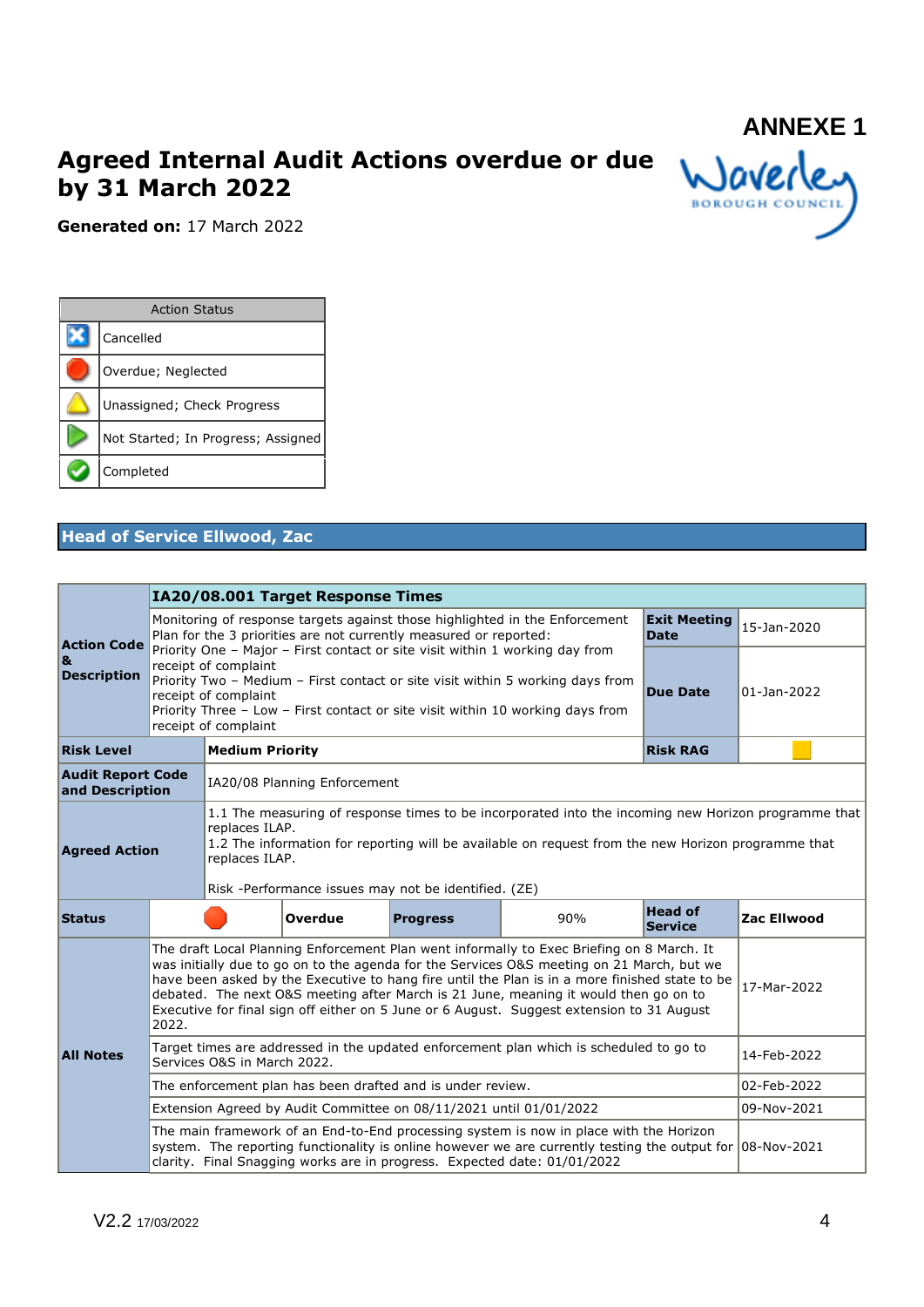| Target date changed to 31/10/2021 as agreed by Audit Committee on 06/09/2021                                                                   | $ 08 - \text{Sep} - 2021 $ |
|------------------------------------------------------------------------------------------------------------------------------------------------|----------------------------|
| Completion of this action is dependent on the necessary functionality being available in the<br>new Horizon system, which is not yet in place; | $ 01 - Ju  - 2021$         |
| Due changed re AC November agreement to 31/03/2021                                                                                             | 104-Dec-2020               |

|                                               |                                                                                                                                                                                   |                                                                                                                                                                                                                                                                                                                                                                                                                                                                                              | IA20/08.002 Out of Date Enforcement Plan  |                                                                                                                                                  |                                                                                                                                                                                                                                                                                                                                                                                     |                                    |                    |  |
|-----------------------------------------------|-----------------------------------------------------------------------------------------------------------------------------------------------------------------------------------|----------------------------------------------------------------------------------------------------------------------------------------------------------------------------------------------------------------------------------------------------------------------------------------------------------------------------------------------------------------------------------------------------------------------------------------------------------------------------------------------|-------------------------------------------|--------------------------------------------------------------------------------------------------------------------------------------------------|-------------------------------------------------------------------------------------------------------------------------------------------------------------------------------------------------------------------------------------------------------------------------------------------------------------------------------------------------------------------------------------|------------------------------------|--------------------|--|
| <b>Action Code</b><br>&<br><b>Description</b> |                                                                                                                                                                                   |                                                                                                                                                                                                                                                                                                                                                                                                                                                                                              |                                           | There has been six years of operations since the Enforcement Plan was<br>issued. Elements of the plan relating to key performance indicators and |                                                                                                                                                                                                                                                                                                                                                                                     | <b>Exit Meeting</b><br><b>Date</b> | 15-Jan-2020        |  |
|                                               |                                                                                                                                                                                   |                                                                                                                                                                                                                                                                                                                                                                                                                                                                                              |                                           |                                                                                                                                                  | proactive working are out of date and no longer reflect operational activity.                                                                                                                                                                                                                                                                                                       | <b>Due Date</b>                    | 01-Jan-2022        |  |
| <b>Risk Level</b>                             |                                                                                                                                                                                   | <b>Medium Priority</b>                                                                                                                                                                                                                                                                                                                                                                                                                                                                       |                                           |                                                                                                                                                  |                                                                                                                                                                                                                                                                                                                                                                                     | <b>Risk RAG</b>                    |                    |  |
|                                               | <b>Audit Report Code</b><br>IA20/08 Planning Enforcement<br>and Description                                                                                                       |                                                                                                                                                                                                                                                                                                                                                                                                                                                                                              |                                           |                                                                                                                                                  |                                                                                                                                                                                                                                                                                                                                                                                     |                                    |                    |  |
| <b>Agreed Action</b>                          |                                                                                                                                                                                   |                                                                                                                                                                                                                                                                                                                                                                                                                                                                                              |                                           | To update and agree the Local Planning Enforcement Plan                                                                                          | Risk - Key policy document may be out of date and not reflect current operations. (ZE)                                                                                                                                                                                                                                                                                              |                                    |                    |  |
| <b>Status</b>                                 |                                                                                                                                                                                   |                                                                                                                                                                                                                                                                                                                                                                                                                                                                                              | Overdue                                   | <b>Progress</b>                                                                                                                                  | 90%                                                                                                                                                                                                                                                                                                                                                                                 | <b>Head of</b><br><b>Service</b>   | <b>Zac Ellwood</b> |  |
|                                               | 2022.                                                                                                                                                                             | The draft Local Planning Enforcement Plan went informally to Exec Briefing on 8 March. It<br>was initially due to go on to the agenda for the Services O&S meeting on 21 March, but we<br>have been asked by the Executive to hang fire until the Plan is in a more finished state to be<br>17-Mar-2022<br>debated. The next O&S meeting after March is 21 June, meaning it would then go on to<br>Executive for final sign off either on 5 June or 6 August. Suggest extension to 31 August |                                           |                                                                                                                                                  |                                                                                                                                                                                                                                                                                                                                                                                     |                                    |                    |  |
|                                               | Draft plan is scheduled to go to Services O&S in March 2022.                                                                                                                      | 14-Feb-2022                                                                                                                                                                                                                                                                                                                                                                                                                                                                                  |                                           |                                                                                                                                                  |                                                                                                                                                                                                                                                                                                                                                                                     |                                    |                    |  |
|                                               | Updated draft report written, submitted to HoS. Whole council enforcement review with BT<br>due to feed into final doc. Awaiting further instruction. Update expected March 2022. | 04-Feb-2022                                                                                                                                                                                                                                                                                                                                                                                                                                                                                  |                                           |                                                                                                                                                  |                                                                                                                                                                                                                                                                                                                                                                                     |                                    |                    |  |
|                                               |                                                                                                                                                                                   |                                                                                                                                                                                                                                                                                                                                                                                                                                                                                              |                                           | Extension Agreed by Audit Committee on 08/11/2021 until 01/01/2022                                                                               |                                                                                                                                                                                                                                                                                                                                                                                     |                                    | 09-Nov-2021        |  |
| <b>All Notes</b>                              |                                                                                                                                                                                   | Expected - January 2022                                                                                                                                                                                                                                                                                                                                                                                                                                                                      |                                           |                                                                                                                                                  |                                                                                                                                                                                                                                                                                                                                                                                     |                                    | 08-Nov-2021        |  |
|                                               |                                                                                                                                                                                   |                                                                                                                                                                                                                                                                                                                                                                                                                                                                                              |                                           |                                                                                                                                                  | Target date changed to 31/10/2021 as agreed by Audit Committee on 06/09/2021                                                                                                                                                                                                                                                                                                        |                                    | 08-Sep-2021        |  |
|                                               |                                                                                                                                                                                   |                                                                                                                                                                                                                                                                                                                                                                                                                                                                                              |                                           | taken into account. The Plan itself is almost complete in draft form.                                                                            | The Council is actively looking at how it will deliver enforcement and inspection functions<br>more holistically at the corporate level and it was therefore agreed with the Environment<br>Overview & Scrutiny Committee that scrutiny of the draft Local Enforcement Plan will now<br>take place in September 2021 so that any implications for/from the corporate project can be |                                    | $01 -$ Jul-2021    |  |
|                                               |                                                                                                                                                                                   |                                                                                                                                                                                                                                                                                                                                                                                                                                                                                              |                                           | Due date changed re AC November agreement to 31/03/2021                                                                                          |                                                                                                                                                                                                                                                                                                                                                                                     |                                    | 04-Dec-2020        |  |
|                                               |                                                                                                                                                                                   |                                                                                                                                                                                                                                                                                                                                                                                                                                                                                              | reporting timescales set in Forward Plan. |                                                                                                                                                  | Meeting with Development Manager & Enforcement Manager arranged for November and                                                                                                                                                                                                                                                                                                    |                                    | 09-Nov-2020        |  |

|                                                                                |  | IA20/17.001.1 Reconciliation     |                                                                                                                                                                                        |                 |             |                            |                               |  |  |
|--------------------------------------------------------------------------------|--|----------------------------------|----------------------------------------------------------------------------------------------------------------------------------------------------------------------------------------|-----------------|-------------|----------------------------|-------------------------------|--|--|
| <b>Action Code</b>                                                             |  |                                  | <b>Exit Meeting</b><br>From our discussion with Planning and Accountancy teams, we noted that an<br>overall reconciliation process does not take place between planning income<br>Date |                 |             |                            | $16-1$ un-2020                |  |  |
| &<br><b>Description</b>                                                        |  | income recorded in the accounts. | received and that which is logged in the planning system, ILAP, and planning                                                                                                           |                 |             |                            |                               |  |  |
|                                                                                |  |                                  | Such a process being in place would better enable the Council to<br>demonstrate that income received is accurately reflected and would give<br>additional reassurance to that effect.  | Due Date        | 31-Jan-2022 |                            |                               |  |  |
| <b>Risk Level</b>                                                              |  | <b>Medium Priority</b>           |                                                                                                                                                                                        |                 |             | <b>Risk RAG</b>            |                               |  |  |
| <b>Audit Report Code</b><br>and Description                                    |  |                                  | IA20/17 Planning Fee Income                                                                                                                                                            |                 |             |                            |                               |  |  |
| <b>Agreed Action</b><br>Initiate reconciliation process using current systems. |  |                                  |                                                                                                                                                                                        |                 |             |                            |                               |  |  |
| Status                                                                         |  |                                  | Overdue                                                                                                                                                                                | <b>Progress</b> | 85%         | <b>Head of</b><br> Service | Zac Ellwood;<br>Peter Vickers |  |  |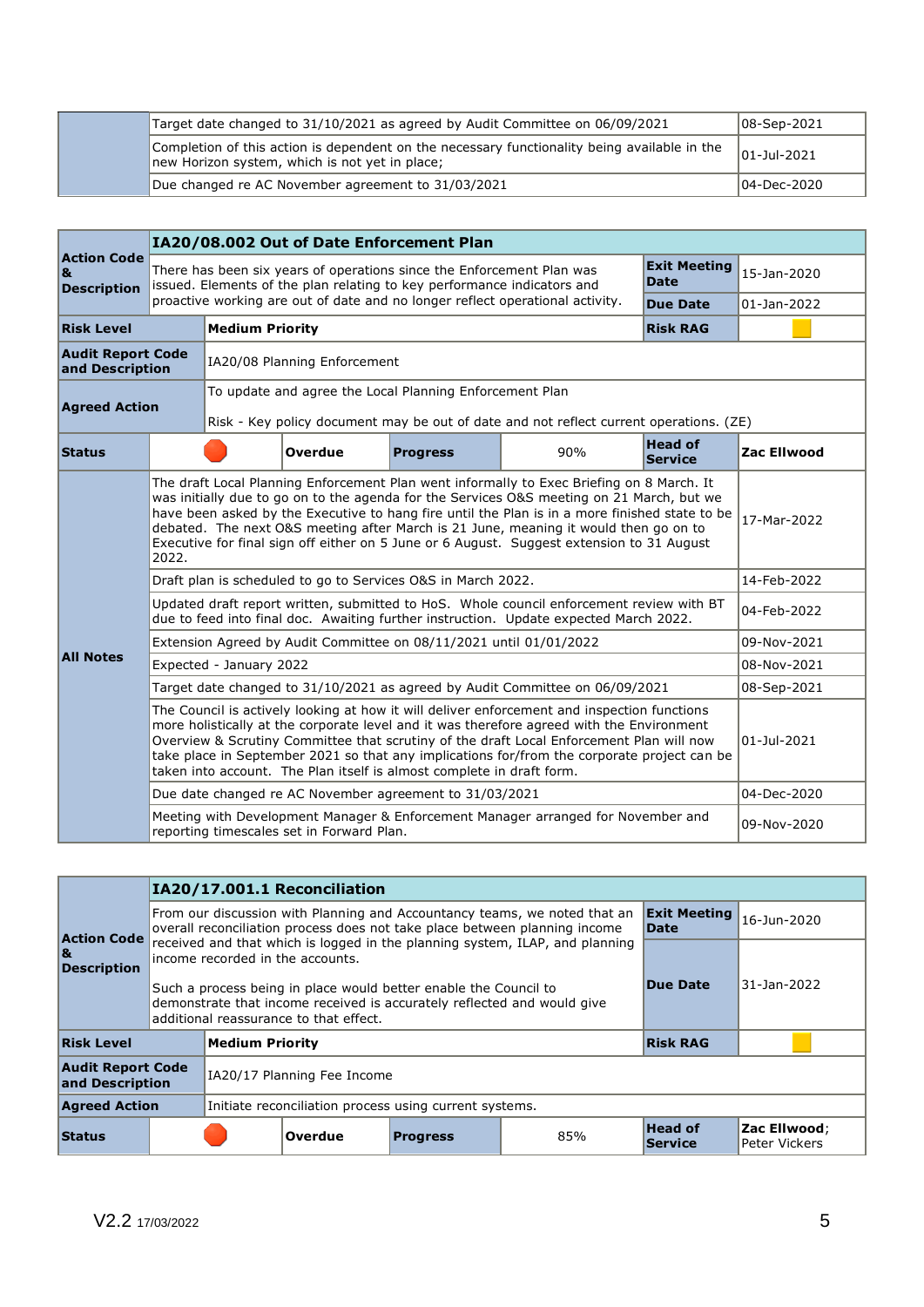|  | Further dev. Works required. Scope delayed significantly, mutually by both StatMap and<br>Planning to allow urgent works and attention to rectify the bugs experienced at initial launch<br>of Horizon in Planning.<br>Proposed extension requested please through to Q3 31 December 2022 whereupon the<br>latest position can be reviewed in terms of 3rd party development works and costs.                                                                                                                                                              | 17-Mar-2022                                                                                                                                                                                                                                                                                                                                                                                                                                                                                                                                              |             |  |  |  |
|--|------------------------------------------------------------------------------------------------------------------------------------------------------------------------------------------------------------------------------------------------------------------------------------------------------------------------------------------------------------------------------------------------------------------------------------------------------------------------------------------------------------------------------------------------------------|----------------------------------------------------------------------------------------------------------------------------------------------------------------------------------------------------------------------------------------------------------------------------------------------------------------------------------------------------------------------------------------------------------------------------------------------------------------------------------------------------------------------------------------------------------|-------------|--|--|--|
|  |                                                                                                                                                                                                                                                                                                                                                                                                                                                                                                                                                            | Exacom and Agresso handling payments. Development of Exacom relationship with Horizon<br>(for receipts) is a WIP, delayed due to LPP2 deadlines.                                                                                                                                                                                                                                                                                                                                                                                                         | 14-Feb-2022 |  |  |  |
|  |                                                                                                                                                                                                                                                                                                                                                                                                                                                                                                                                                            | Extension Agreed by Audit Committee on 08/11/2021 until 31/01/2022                                                                                                                                                                                                                                                                                                                                                                                                                                                                                       | 09-Nov-2021 |  |  |  |
|  | <b>All Notes</b>                                                                                                                                                                                                                                                                                                                                                                                                                                                                                                                                           | BT/ Richard Moss advised the agreement was that Horizon would record the transaction ID<br>from any planning portal applications and this is happening. Technicians are manually<br>entering a transaction ID of any other payment types, i.e., Adelante card payment taken<br>08-Nov-2021<br>over the phone, online payment taken via the website/form or cheque, and It is my<br>understanding that this isn't slated to change. However, I am unaware of the scope for the<br>new portal and am awaiting updates following. Expected date: 01/31/2022 |             |  |  |  |
|  |                                                                                                                                                                                                                                                                                                                                                                                                                                                                                                                                                            | To be part of Horizons new module release in Q3.                                                                                                                                                                                                                                                                                                                                                                                                                                                                                                         | 21-Oct-2021 |  |  |  |
|  |                                                                                                                                                                                                                                                                                                                                                                                                                                                                                                                                                            | Target date change re agreed at Audit Committee on the 06/09/2021 to 01/10/2021                                                                                                                                                                                                                                                                                                                                                                                                                                                                          | 08-Sep-2021 |  |  |  |
|  |                                                                                                                                                                                                                                                                                                                                                                                                                                                                                                                                                            | Action awaiting successful Horizon role out.                                                                                                                                                                                                                                                                                                                                                                                                                                                                                                             | 30-Jun-2021 |  |  |  |
|  |                                                                                                                                                                                                                                                                                                                                                                                                                                                                                                                                                            | Due date changed re AC November agreement to 31/05/2021                                                                                                                                                                                                                                                                                                                                                                                                                                                                                                  | 21-Jun-2021 |  |  |  |
|  | The Audit Committee's agreement to a further extension of the due date to 31 May 2021 is<br>requested. This Action is dependent on the successful roll out of the new, bespoke Horizon<br>system, which, due to technical issues and the need for further robust testing and<br>comprehensive training, has been put back to a 'go live' date of Monday 22 March 2021.<br>Preparations are in place to implement this action shortly following the Horizon go-live date,<br>with an appropriate testing period of live system data to 'prove the process.' | 11-Feb-2021                                                                                                                                                                                                                                                                                                                                                                                                                                                                                                                                              |             |  |  |  |
|  |                                                                                                                                                                                                                                                                                                                                                                                                                                                                                                                                                            | Due date changed re AC November agreement to 28/02/2021                                                                                                                                                                                                                                                                                                                                                                                                                                                                                                  | 04-Dec-2020 |  |  |  |
|  | Linked to Project Horizon - rollout Q4 2020;/21                                                                                                                                                                                                                                                                                                                                                                                                                                                                                                            | 09-Nov-2020                                                                                                                                                                                                                                                                                                                                                                                                                                                                                                                                              |             |  |  |  |

|                                             | IA20/17.002.2 Recording of pre application advice |                                                                                                                                                                                                                                                                                                                                                           |                                             |                                                                          |                                                                                            |                                    |             |  |  |
|---------------------------------------------|---------------------------------------------------|-----------------------------------------------------------------------------------------------------------------------------------------------------------------------------------------------------------------------------------------------------------------------------------------------------------------------------------------------------------|---------------------------------------------|--------------------------------------------------------------------------|--------------------------------------------------------------------------------------------|------------------------------------|-------------|--|--|
| <b>Action Code</b>                          |                                                   |                                                                                                                                                                                                                                                                                                                                                           |                                             | Budgets were set, within the last few years, based on a consistently     | increasing housing market and using the assumption that status quo would                   | <b>Exit Meeting</b><br><b>Date</b> | 16-Jun-2020 |  |  |
| &<br><b>Description</b>                     |                                                   |                                                                                                                                                                                                                                                                                                                                                           | effects on consumer confidence in the past. | apply to planning activity regardless of outside events which had direct |                                                                                            |                                    |             |  |  |
|                                             |                                                   | <b>Due Date</b><br>Analysis of the market behaviour might, in future, inform a different outcome<br>in terms of budget setting, and in turn mitigate the risk of setting too<br>ambitious or too small an income target.                                                                                                                                  |                                             |                                                                          |                                                                                            |                                    |             |  |  |
| <b>Risk Level</b>                           |                                                   | <b>Medium Priority</b>                                                                                                                                                                                                                                                                                                                                    |                                             |                                                                          |                                                                                            | <b>Risk RAG</b>                    |             |  |  |
| <b>Audit Report Code</b><br>and Description |                                                   |                                                                                                                                                                                                                                                                                                                                                           | IA20/17 Planning Fee Income                 |                                                                          |                                                                                            |                                    |             |  |  |
| <b>Agreed Action</b>                        |                                                   |                                                                                                                                                                                                                                                                                                                                                           |                                             |                                                                          | Record pre-application advice on larger applications likely to be supportable.             |                                    |             |  |  |
| <b>Status</b>                               |                                                   |                                                                                                                                                                                                                                                                                                                                                           | Overdue                                     | <b>Progress</b>                                                          | 90%                                                                                        | <b>Head of</b><br><b>Service</b>   | Zac Ellwood |  |  |
|                                             |                                                   | Re-designed pre-app service very much in the works, with a Q1 22/23 launch anticipated.<br>Budget already agreed and front-end design stage in progress, regression testing WIP.<br>Based on current officer caseloads, would request a proposed extension please through to<br>1st July 2022 thus ensuring we can deliver the new structure efficiently. |                                             |                                                                          |                                                                                            |                                    |             |  |  |
|                                             | stage will be completed.                          | Pre-app service has been restarted. However new service model has been submitted and<br>Horizon integration is nearing completion. Needs final sign off before final development                                                                                                                                                                          | 14-Feb-2022                                 |                                                                          |                                                                                            |                                    |             |  |  |
| <b>All Notes</b>                            |                                                   |                                                                                                                                                                                                                                                                                                                                                           |                                             | Extension Agreed by Audit Committee on 08/11/2021 until 30/11/2021       |                                                                                            |                                    | 09-Nov-2021 |  |  |
|                                             |                                                   |                                                                                                                                                                                                                                                                                                                                                           |                                             |                                                                          | this service has been suspended temporarily and is anticipated to restart by end Nov. 2021 |                                    | 08-Nov-2021 |  |  |
|                                             |                                                   | resource will facilitate relaunch.                                                                                                                                                                                                                                                                                                                        |                                             |                                                                          | New pre-app report and framework has been submitted for approval. Subsequent Horizon       |                                    | 21-Oct-2021 |  |  |
|                                             |                                                   |                                                                                                                                                                                                                                                                                                                                                           |                                             |                                                                          | Target date change re agreed at Audit Committee on the 06/09/2021 to 01/10/2021            |                                    | 08-Sep-2021 |  |  |
|                                             |                                                   |                                                                                                                                                                                                                                                                                                                                                           |                                             | time to review the process in line with Horizon development.             | Due to Horizon delays, Pre-apps suspended to potentially through to 13th August. Allowing  |                                    | 30-Jun-2021 |  |  |
|                                             |                                                   |                                                                                                                                                                                                                                                                                                                                                           |                                             | Due date changed re AC November agreement to 31/05/2021                  |                                                                                            |                                    | 21-Jun-2021 |  |  |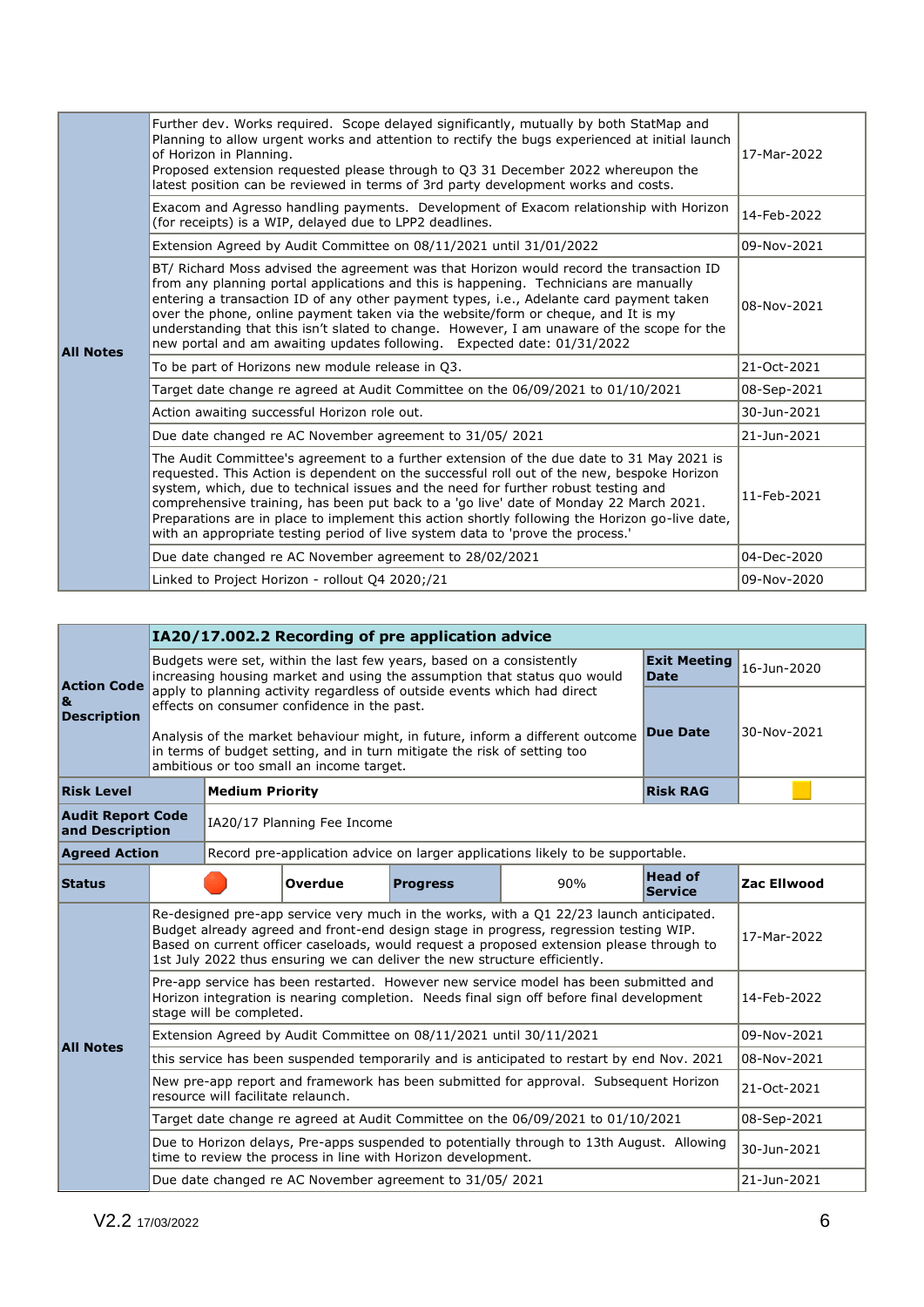| Internal task and finish group now set up to look at this matter.                                                                                                                                                                                                                                                                                                                                                                                                                                                                                          | 11-Feb-2021 |
|------------------------------------------------------------------------------------------------------------------------------------------------------------------------------------------------------------------------------------------------------------------------------------------------------------------------------------------------------------------------------------------------------------------------------------------------------------------------------------------------------------------------------------------------------------|-------------|
| The Audit Committee's agreement to a further extension of the due date to 31 May 2021 is<br>requested. This Action is dependent on the successful roll out of the new, bespoke Horizon<br>system, which, due to technical issues and the need for further robust testing and<br>comprehensive training, has been put back to a 'go live' date of Monday 22 March 2021.<br>Preparations are in place to implement this action shortly following the Horizon go-live date,<br>with an appropriate testing period of live system data to 'prove the process.' | 11-Feb-2021 |
| Due date changed re AC November agreement to 28/02/2021                                                                                                                                                                                                                                                                                                                                                                                                                                                                                                    | 04-Dec-2020 |

|                                               |           | IA20/17.003.1 Planning Reference Number                                                                                                                                                                                                                                                                                                                                                                                                                                                                                                                                                                                                                                                                                                     |                             |                                                                   |                                                                                                                                                                                                                                                                                                                                                                                                                                                                                                                                                            |                                    |                               |  |  |  |  |
|-----------------------------------------------|-----------|---------------------------------------------------------------------------------------------------------------------------------------------------------------------------------------------------------------------------------------------------------------------------------------------------------------------------------------------------------------------------------------------------------------------------------------------------------------------------------------------------------------------------------------------------------------------------------------------------------------------------------------------------------------------------------------------------------------------------------------------|-----------------------------|-------------------------------------------------------------------|------------------------------------------------------------------------------------------------------------------------------------------------------------------------------------------------------------------------------------------------------------------------------------------------------------------------------------------------------------------------------------------------------------------------------------------------------------------------------------------------------------------------------------------------------------|------------------------------------|-------------------------------|--|--|--|--|
|                                               |           |                                                                                                                                                                                                                                                                                                                                                                                                                                                                                                                                                                                                                                                                                                                                             |                             |                                                                   | Testing for the approval of refunds, from the ILAP system/documentation<br>held, through to the finance system, Agresso, was completed on a reduced                                                                                                                                                                                                                                                                                                                                                                                                        | <b>Exit Meeting</b><br><b>Date</b> | 16-Jun-2020                   |  |  |  |  |
| <b>Action Code</b><br>&<br><b>Description</b> | refunds.  | scale due to the inability of the ILAP system to run a report specifically on<br>However, from filing completed earlier in the 2019/2020 financial year, we<br>selected a sample of five refunds. For 2/5 we were unable to confirm that the<br>request had approval for refund, and we were also unable to confirm the date<br>that the refund was requested in order to check it had been issued both<br>appropriately and in a timely manner.<br>Where refunds are issued it is important to retain an audit data trail and<br>document authorisations, timings and reasons for refunds being made. For<br>example, including an appropriate planning reference on Agresso payment<br>records alongside.<br>Risk: Risk of loss of income | <b>Due Date</b>             | 31-Jan-2022                                                       |                                                                                                                                                                                                                                                                                                                                                                                                                                                                                                                                                            |                                    |                               |  |  |  |  |
| <b>Risk Level</b>                             |           | <b>High Priority</b>                                                                                                                                                                                                                                                                                                                                                                                                                                                                                                                                                                                                                                                                                                                        |                             |                                                                   |                                                                                                                                                                                                                                                                                                                                                                                                                                                                                                                                                            | <b>Risk RAG</b>                    |                               |  |  |  |  |
| <b>Audit Report Code</b><br>and Description   |           |                                                                                                                                                                                                                                                                                                                                                                                                                                                                                                                                                                                                                                                                                                                                             | IA20/17 Planning Fee Income |                                                                   |                                                                                                                                                                                                                                                                                                                                                                                                                                                                                                                                                            |                                    |                               |  |  |  |  |
| <b>Agreed Action</b>                          |           |                                                                                                                                                                                                                                                                                                                                                                                                                                                                                                                                                                                                                                                                                                                                             |                             |                                                                   | Discussions with Finance Service over joint procedures to ensure that all records necessary are held on<br>the Planning database and the Finance records hold the Planning reference for refunds.                                                                                                                                                                                                                                                                                                                                                          |                                    |                               |  |  |  |  |
| <b>Status</b>                                 |           |                                                                                                                                                                                                                                                                                                                                                                                                                                                                                                                                                                                                                                                                                                                                             | <b>Overdue</b>              | <b>Progress</b>                                                   | 70%                                                                                                                                                                                                                                                                                                                                                                                                                                                                                                                                                        | <b>Head of</b><br><b>Service</b>   | Zac Ellwood;<br>Peter Vickers |  |  |  |  |
|                                               | on place. |                                                                                                                                                                                                                                                                                                                                                                                                                                                                                                                                                                                                                                                                                                                                             |                             | June 2022 to allow snagging and testing to be completed.          | Exacom relationship with Horizon is now functional and working, however the team are<br>running snagging tests and development items are in the works and manually processes still<br>To allow snagging process to complete, would request a proposed extension through to $30th$                                                                                                                                                                                                                                                                          |                                    | 17-Mar-2022                   |  |  |  |  |
|                                               |           |                                                                                                                                                                                                                                                                                                                                                                                                                                                                                                                                                                                                                                                                                                                                             |                             | to LPP2 deadlines. Expected to recommence March 2022.             | Development of Exacom relationship with Horizon was started in 2021, however stalled due                                                                                                                                                                                                                                                                                                                                                                                                                                                                   |                                    | 14-Feb-2022                   |  |  |  |  |
|                                               |           | Validation process notes are in final draft, last snagging items for decision process (text<br>control update) in progress with Horizon                                                                                                                                                                                                                                                                                                                                                                                                                                                                                                                                                                                                     | 21-Oct-2021                 |                                                                   |                                                                                                                                                                                                                                                                                                                                                                                                                                                                                                                                                            |                                    |                               |  |  |  |  |
|                                               |           |                                                                                                                                                                                                                                                                                                                                                                                                                                                                                                                                                                                                                                                                                                                                             |                             |                                                                   | Target date change re agreed at Audit Committee on the 06/09/2021 to 01/10/2021                                                                                                                                                                                                                                                                                                                                                                                                                                                                            |                                    | 08-Sep-2021                   |  |  |  |  |
|                                               |           | Development meeting has taken place, awaiting deliverable dates from Horizon in terms of<br>final requirements/ snags outstanding                                                                                                                                                                                                                                                                                                                                                                                                                                                                                                                                                                                                           |                             |                                                                   |                                                                                                                                                                                                                                                                                                                                                                                                                                                                                                                                                            |                                    |                               |  |  |  |  |
| <b>All Notes</b>                              |           |                                                                                                                                                                                                                                                                                                                                                                                                                                                                                                                                                                                                                                                                                                                                             |                             | SMT have requested a meeting with Horizon developments to review. | Snags identified with the roll out of Horizon have dictated the stall in progress in this regard.                                                                                                                                                                                                                                                                                                                                                                                                                                                          |                                    | 30-Jun-2021                   |  |  |  |  |
|                                               |           |                                                                                                                                                                                                                                                                                                                                                                                                                                                                                                                                                                                                                                                                                                                                             |                             | Due date changed re AC November agreement to 31/05/2021           |                                                                                                                                                                                                                                                                                                                                                                                                                                                                                                                                                            |                                    | 21-Jun-2021                   |  |  |  |  |
|                                               |           |                                                                                                                                                                                                                                                                                                                                                                                                                                                                                                                                                                                                                                                                                                                                             |                             |                                                                   | The Audit Committee's agreement to a further extension of the due date to 31 May 2021 is<br>requested. This Action is dependent on the successful roll out of the new, bespoke Horizon<br>system, which, due to technical issues and the need for further robust testing and<br>comprehensive training, has been put back to a 'go live' date of Monday 22 March 2021.<br>Preparations are in place to implement this action shortly following the Horizon go-live date,<br>with an appropriate testing period of live system data to 'prove the process.' |                                    | 11-Feb-2021                   |  |  |  |  |
|                                               |           |                                                                                                                                                                                                                                                                                                                                                                                                                                                                                                                                                                                                                                                                                                                                             |                             | Due date changed re AC November agreement to 28/02/2021           |                                                                                                                                                                                                                                                                                                                                                                                                                                                                                                                                                            |                                    | 04-Dec-2020                   |  |  |  |  |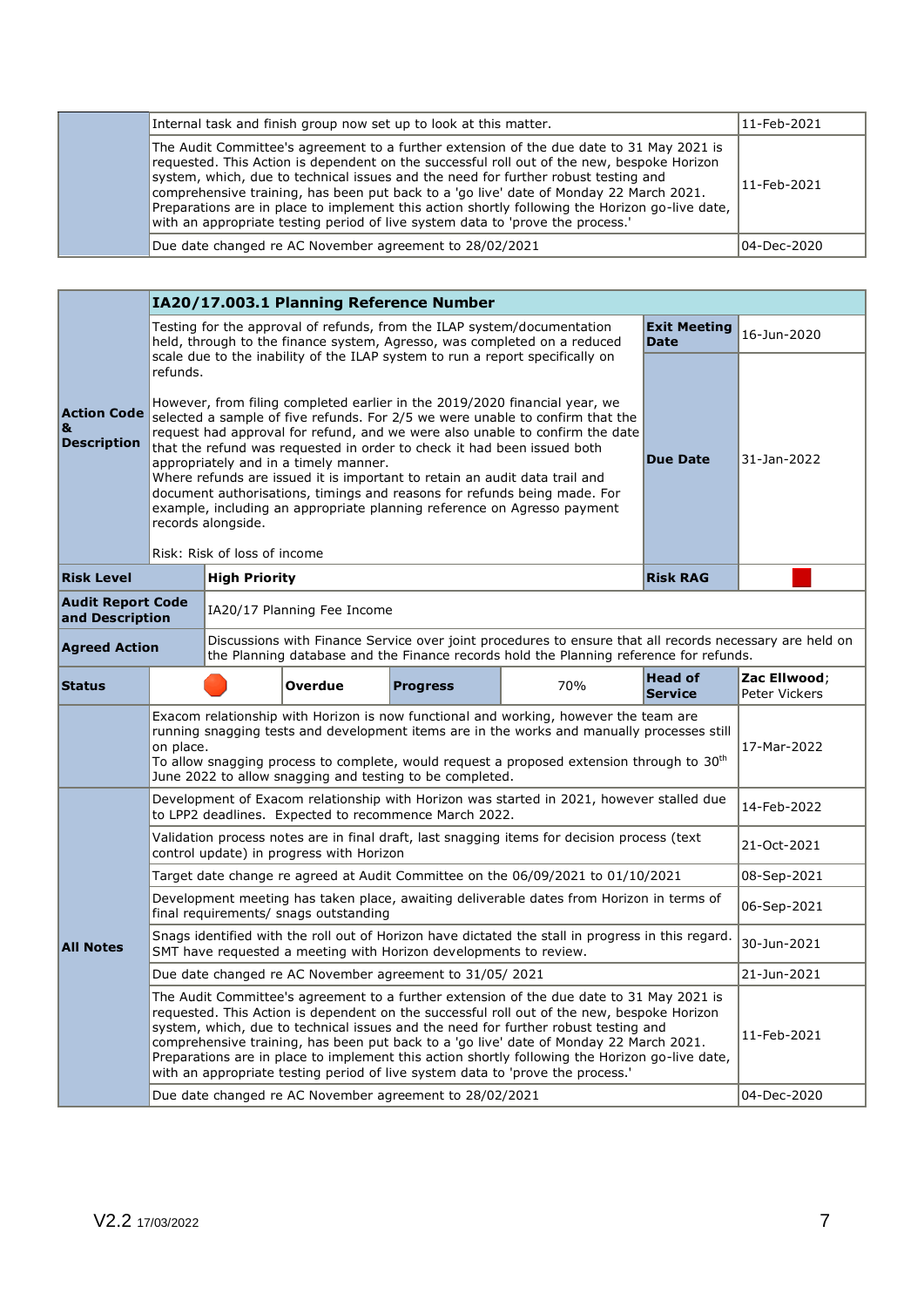|                                               | IA20/17.004.1 Automate payment extraction from portal                                                                                                                                                                                                                                                                                                                                                                                                                                                                                                                              |                                                                                                                                                                                                                                                                                                                                                                                              |                                   |                                                                    |                                                                                                                                                                                                                                                                                                                                                                                                                                                                                                                                                            |                                    |             |  |  |  |  |
|-----------------------------------------------|------------------------------------------------------------------------------------------------------------------------------------------------------------------------------------------------------------------------------------------------------------------------------------------------------------------------------------------------------------------------------------------------------------------------------------------------------------------------------------------------------------------------------------------------------------------------------------|----------------------------------------------------------------------------------------------------------------------------------------------------------------------------------------------------------------------------------------------------------------------------------------------------------------------------------------------------------------------------------------------|-----------------------------------|--------------------------------------------------------------------|------------------------------------------------------------------------------------------------------------------------------------------------------------------------------------------------------------------------------------------------------------------------------------------------------------------------------------------------------------------------------------------------------------------------------------------------------------------------------------------------------------------------------------------------------------|------------------------------------|-------------|--|--|--|--|
|                                               |                                                                                                                                                                                                                                                                                                                                                                                                                                                                                                                                                                                    |                                                                                                                                                                                                                                                                                                                                                                                              | with a computer system interface. |                                                                    | The interface between the Agresso and ILAP system relies on manual input.<br>It is inevitable that errors will occur from time to time where they might not                                                                                                                                                                                                                                                                                                                                                                                                | <b>Exit Meeting</b><br><b>Date</b> | 16-Jun-2020 |  |  |  |  |
| <b>Action Code</b><br>&<br><b>Description</b> | Our review of a sample of 50 found that in terms of the receipt of income:<br>. Two records were unable to be located on ILAP.<br>. Three amounts were recorded incorrectly on ILAP<br>. In three further instances, a record of checks made on income which had<br>been received had not been retained.<br>Whilst the errors were minor in comparison to the amount of income tested,<br>this demonstrates the possibility of errors in recording information, and<br>highlights that staff must remain vigilant when recording income to ensure<br>accuracy of income recording. | <b>Due Date</b>                                                                                                                                                                                                                                                                                                                                                                              | 31-Jan-2022                       |                                                                    |                                                                                                                                                                                                                                                                                                                                                                                                                                                                                                                                                            |                                    |             |  |  |  |  |
| <b>Risk Level</b>                             |                                                                                                                                                                                                                                                                                                                                                                                                                                                                                                                                                                                    | <b>High Priority</b>                                                                                                                                                                                                                                                                                                                                                                         |                                   |                                                                    |                                                                                                                                                                                                                                                                                                                                                                                                                                                                                                                                                            | <b>Risk RAG</b>                    |             |  |  |  |  |
| <b>Audit Report Code</b><br>and Description   |                                                                                                                                                                                                                                                                                                                                                                                                                                                                                                                                                                                    |                                                                                                                                                                                                                                                                                                                                                                                              | IA20/17 Planning Fee Income       |                                                                    |                                                                                                                                                                                                                                                                                                                                                                                                                                                                                                                                                            |                                    |             |  |  |  |  |
|                                               | Ensure the new Planning Database extracts the payment details directly from the Portal payment to<br><b>Agreed Action</b><br>remove manual entry of data.                                                                                                                                                                                                                                                                                                                                                                                                                          |                                                                                                                                                                                                                                                                                                                                                                                              |                                   |                                                                    |                                                                                                                                                                                                                                                                                                                                                                                                                                                                                                                                                            |                                    |             |  |  |  |  |
| <b>Status</b>                                 |                                                                                                                                                                                                                                                                                                                                                                                                                                                                                                                                                                                    |                                                                                                                                                                                                                                                                                                                                                                                              | Overdue                           | <b>Progress</b>                                                    | 80%                                                                                                                                                                                                                                                                                                                                                                                                                                                                                                                                                        | <b>Head of</b><br><b>Service</b>   | Zac Ellwood |  |  |  |  |
|                                               |                                                                                                                                                                                                                                                                                                                                                                                                                                                                                                                                                                                    | Further dev. Works required. Scope delayed significantly, mutually by both StatMap and<br>Planning to allow urgent works and attention to rectify the bugs experienced at initial launch<br>of Horizon in Planning.<br>Proposed extension requesed please through to Q3 31 December 2022 whereupon the latest<br>position can be reviewed in terms of 3rd party development works and costs. |                                   |                                                                    |                                                                                                                                                                                                                                                                                                                                                                                                                                                                                                                                                            |                                    |             |  |  |  |  |
|                                               | Agresso/Horizon integration is on hold. Exacom development works to be completed first<br>(in snagging)                                                                                                                                                                                                                                                                                                                                                                                                                                                                            | 14-Feb-2022                                                                                                                                                                                                                                                                                                                                                                                  |                                   |                                                                    |                                                                                                                                                                                                                                                                                                                                                                                                                                                                                                                                                            |                                    |             |  |  |  |  |
|                                               |                                                                                                                                                                                                                                                                                                                                                                                                                                                                                                                                                                                    |                                                                                                                                                                                                                                                                                                                                                                                              |                                   | Extension Agreed by Audit Committee on 08/11/2021 until 31/01/2022 |                                                                                                                                                                                                                                                                                                                                                                                                                                                                                                                                                            |                                    | 09-Nov-2021 |  |  |  |  |
|                                               |                                                                                                                                                                                                                                                                                                                                                                                                                                                                                                                                                                                    |                                                                                                                                                                                                                                                                                                                                                                                              |                                   | In testing/ snagging stage. Expected date: 01/31/2022              |                                                                                                                                                                                                                                                                                                                                                                                                                                                                                                                                                            |                                    | 08-Nov-2021 |  |  |  |  |
| <b>All Notes</b>                              | In development                                                                                                                                                                                                                                                                                                                                                                                                                                                                                                                                                                     |                                                                                                                                                                                                                                                                                                                                                                                              |                                   |                                                                    |                                                                                                                                                                                                                                                                                                                                                                                                                                                                                                                                                            |                                    | 21-Oct-2021 |  |  |  |  |
|                                               |                                                                                                                                                                                                                                                                                                                                                                                                                                                                                                                                                                                    |                                                                                                                                                                                                                                                                                                                                                                                              |                                   |                                                                    | Target date change re agreed at Audit Committee on the 06/09/2021 to 01/10/2021                                                                                                                                                                                                                                                                                                                                                                                                                                                                            |                                    | 08-Sep-2021 |  |  |  |  |
|                                               |                                                                                                                                                                                                                                                                                                                                                                                                                                                                                                                                                                                    |                                                                                                                                                                                                                                                                                                                                                                                              |                                   | Due date changed re AC November agreement to 31/05/2021            |                                                                                                                                                                                                                                                                                                                                                                                                                                                                                                                                                            |                                    | 21-Jun-2021 |  |  |  |  |
|                                               |                                                                                                                                                                                                                                                                                                                                                                                                                                                                                                                                                                                    |                                                                                                                                                                                                                                                                                                                                                                                              |                                   |                                                                    | The Audit Committee's agreement to a further extension of the due date to 31 May 2021 is<br>requested. This Action is dependent on the successful roll out of the new, bespoke Horizon<br>system, which, due to technical issues and the need for further robust testing and<br>comprehensive training, has been put back to a 'go live' date of Monday 22 March 2021.<br>Preparations are in place to implement this action shortly following the Horizon go-live date,<br>with an appropriate testing period of live system data to 'prove the process.' |                                    | 11-Feb-2021 |  |  |  |  |
|                                               |                                                                                                                                                                                                                                                                                                                                                                                                                                                                                                                                                                                    |                                                                                                                                                                                                                                                                                                                                                                                              |                                   | Due date changed re AC November agreement to 28/02/2021.           |                                                                                                                                                                                                                                                                                                                                                                                                                                                                                                                                                            |                                    | 04-Dec-2020 |  |  |  |  |

|                                                |  | IA20/17.004.2 Spot Checks                                                                                                                                                                                                                                                                                                                                                                                                                                                                                                                                                                                               |                                    |             |  |  |  |  |  |
|------------------------------------------------|--|-------------------------------------------------------------------------------------------------------------------------------------------------------------------------------------------------------------------------------------------------------------------------------------------------------------------------------------------------------------------------------------------------------------------------------------------------------------------------------------------------------------------------------------------------------------------------------------------------------------------------|------------------------------------|-------------|--|--|--|--|--|
|                                                |  | The interface between the Agresso and ILAP system relies on manual input.<br>It is inevitable that errors will occur from time to time where they might not                                                                                                                                                                                                                                                                                                                                                                                                                                                             | <b>Exit Meeting</b><br><b>Date</b> | 16-Jun-2020 |  |  |  |  |  |
| <b>Action Code</b><br> &<br><b>Description</b> |  | with a computer system interface.<br>Our review of a sample of 50 found that in terms of the receipt of income:<br>. Two records were unable to be located on ILAP.<br>. Three amounts were recorded incorrectly on ILAP<br>. In three further instances, a record of checks made on income which had<br>been received had not been retained.<br>Whilst the errors were minor in comparison to the amount of income tested,<br>this demonstrates the possibility of errors in recording information, and<br>highlights that staff must remain vigilant when recording income to ensure<br>accuracy of income recording. | Due Date                           | 31-Jan-2022 |  |  |  |  |  |
| <b>Risk Level</b>                              |  | <b>High Priority</b>                                                                                                                                                                                                                                                                                                                                                                                                                                                                                                                                                                                                    | <b>Risk RAG</b>                    |             |  |  |  |  |  |
| <b>Audit Report Code</b><br>and Description    |  | IA20/17 Planning Fee Income                                                                                                                                                                                                                                                                                                                                                                                                                                                                                                                                                                                             |                                    |             |  |  |  |  |  |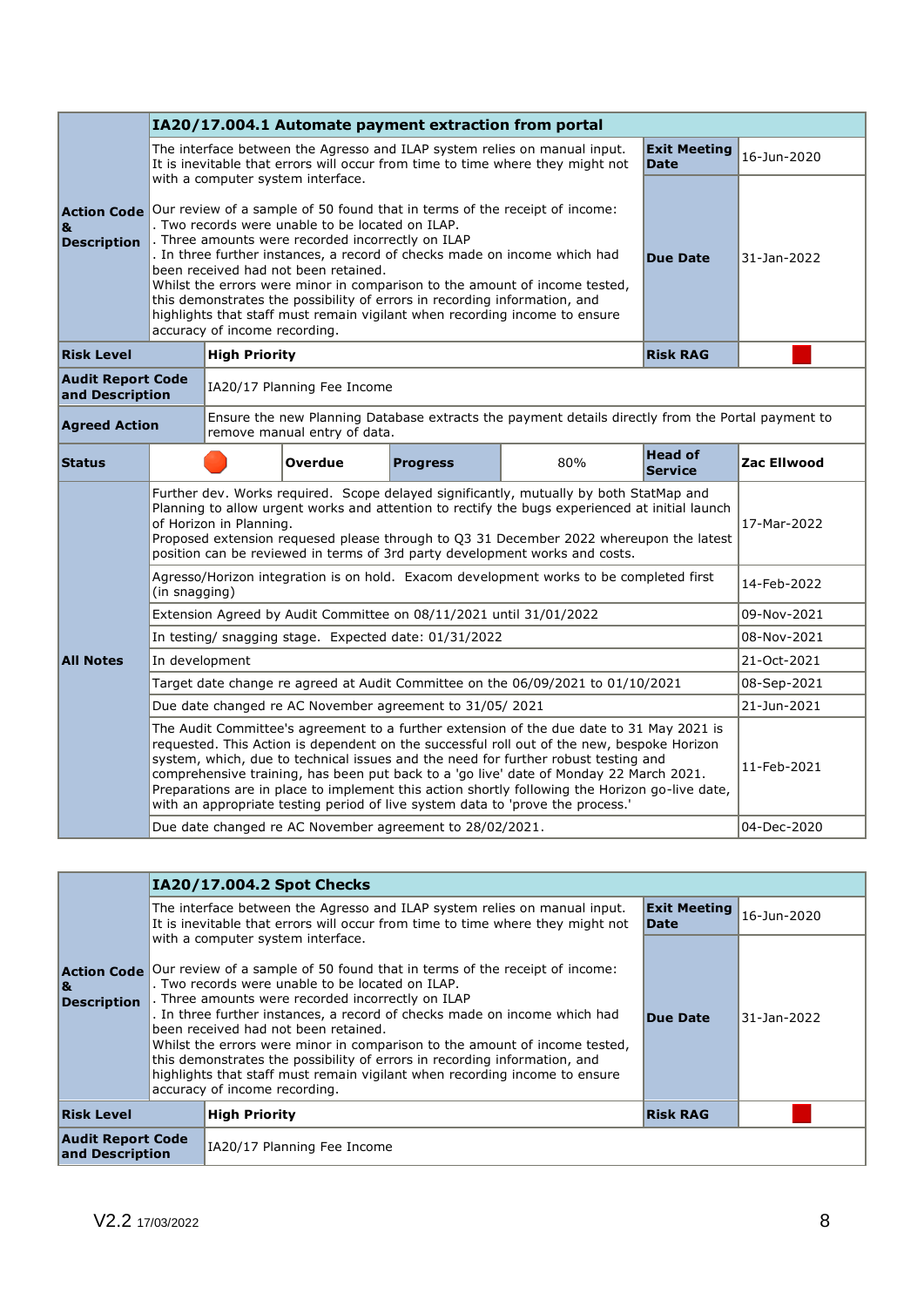| <b>Agreed Action</b> |                                                                                                                                                                                                                                                                                                                                                                                                                                                                                                                                                            | remove manual entry of data.                                                                                                                                                     | Ensure the new Planning Database extracts the payment details directly from the Portal payment to |                                                                    |                                                                                                                                                                        |                                  |                    |
|----------------------|------------------------------------------------------------------------------------------------------------------------------------------------------------------------------------------------------------------------------------------------------------------------------------------------------------------------------------------------------------------------------------------------------------------------------------------------------------------------------------------------------------------------------------------------------------|----------------------------------------------------------------------------------------------------------------------------------------------------------------------------------|---------------------------------------------------------------------------------------------------|--------------------------------------------------------------------|------------------------------------------------------------------------------------------------------------------------------------------------------------------------|----------------------------------|--------------------|
| <b>Status</b>        |                                                                                                                                                                                                                                                                                                                                                                                                                                                                                                                                                            |                                                                                                                                                                                  | <b>Overdue</b>                                                                                    | <b>Progress</b>                                                    | 80%                                                                                                                                                                    | <b>Head of</b><br><b>Service</b> | <b>Zac Ellwood</b> |
|                      |                                                                                                                                                                                                                                                                                                                                                                                                                                                                                                                                                            |                                                                                                                                                                                  | This action is dependent on the above action.                                                     |                                                                    | Proposed extension requested please through to Q3 31 December 2022 whereupon the<br>latest position can be reviewed in terms of 3rd party development works and costs. |                                  | 17-Mar-2022        |
|                      | with Devs.                                                                                                                                                                                                                                                                                                                                                                                                                                                                                                                                                 |                                                                                                                                                                                  |                                                                                                   |                                                                    | Initial module (PA) in Horizon is functional and currently under audit. Financials is WIP and                                                                          |                                  | 14-Feb-2022        |
|                      |                                                                                                                                                                                                                                                                                                                                                                                                                                                                                                                                                            |                                                                                                                                                                                  |                                                                                                   | Extension Agreed by Audit Committee on 08/11/2021 until 31/01/2022 |                                                                                                                                                                        |                                  | 09-Nov-2021        |
| <b>All Notes</b>     | It is understood that the signing off the DM module is a few short weeks away re the<br>01/31/2022                                                                                                                                                                                                                                                                                                                                                                                                                                                         | Horizon System. Spot checks have been carried out through the development process<br>however regular sense checks will be initiated once final snagging complete. Expected date: | 08-Nov-2021                                                                                       |                                                                    |                                                                                                                                                                        |                                  |                    |
|                      | Target date change re agreed at Audit Committee on the 06/09/2021 to 01/10/2021                                                                                                                                                                                                                                                                                                                                                                                                                                                                            | 08-Sep-2021                                                                                                                                                                      |                                                                                                   |                                                                    |                                                                                                                                                                        |                                  |                    |
|                      | Due date changed re AC November agreement to 31/05/2021                                                                                                                                                                                                                                                                                                                                                                                                                                                                                                    | 21-Jun-2021                                                                                                                                                                      |                                                                                                   |                                                                    |                                                                                                                                                                        |                                  |                    |
|                      | The Audit Committee's agreement to a further extension of the due date to 31 May 2021 is<br>requested. This Action is dependent on the successful roll out of the new, bespoke Horizon<br>system, which, due to technical issues and the need for further robust testing and<br>comprehensive training, has been put back to a 'go live' date of Monday 22 March 2021.<br>Preparations are in place to implement this action shortly following the Horizon go-live date,<br>with an appropriate testing period of live system data to 'prove the process.' | 11-Feb-2021                                                                                                                                                                      |                                                                                                   |                                                                    |                                                                                                                                                                        |                                  |                    |
|                      |                                                                                                                                                                                                                                                                                                                                                                                                                                                                                                                                                            |                                                                                                                                                                                  |                                                                                                   | Due date changed re AC November agreement to 28/02/2021.           |                                                                                                                                                                        |                                  | 04-Dec-2020        |

|                                               |                                                                                                                                                                                                                                                                                                                                                                                                                                                                                                                                                                                  |                                                                                                                                                                                                                                                                                                                                                                                                                                                                                                                                                               | IA21/01.001 Account Setup |                                                                                                                                                      |                                                                               |                                    |             |
|-----------------------------------------------|----------------------------------------------------------------------------------------------------------------------------------------------------------------------------------------------------------------------------------------------------------------------------------------------------------------------------------------------------------------------------------------------------------------------------------------------------------------------------------------------------------------------------------------------------------------------------------|---------------------------------------------------------------------------------------------------------------------------------------------------------------------------------------------------------------------------------------------------------------------------------------------------------------------------------------------------------------------------------------------------------------------------------------------------------------------------------------------------------------------------------------------------------------|---------------------------|------------------------------------------------------------------------------------------------------------------------------------------------------|-------------------------------------------------------------------------------|------------------------------------|-------------|
|                                               |                                                                                                                                                                                                                                                                                                                                                                                                                                                                                                                                                                                  |                                                                                                                                                                                                                                                                                                                                                                                                                                                                                                                                                               |                           | Implement a criteria that the user is required to set up an account which<br>includes the need to use an email address for each session of upload of |                                                                               | <b>Exit Meeting</b><br><b>Date</b> | 22-Jan-2021 |
| <b>Action Code</b><br>&<br><b>Description</b> | comments made to the Waverley Borough Council's planning website.<br>It is acknowledged that there are future plans for this to be implemented<br>when Waverley moves to 365 when gaining access to all online Council<br>services. Consideration should however be given to local groups who may<br><b>Due Date</b><br>have a coordinator/ or other individuals that upload comments, relating to<br>Planning applications or other consultation exercises, on behalf of others due<br>to them not having the technical capabilities or IT access to do this for<br>themselves. |                                                                                                                                                                                                                                                                                                                                                                                                                                                                                                                                                               |                           |                                                                                                                                                      |                                                                               |                                    | 31-Dec-2021 |
| <b>Risk Level</b>                             |                                                                                                                                                                                                                                                                                                                                                                                                                                                                                                                                                                                  | <b>Medium Priority</b>                                                                                                                                                                                                                                                                                                                                                                                                                                                                                                                                        |                           |                                                                                                                                                      |                                                                               | <b>Risk RAG</b>                    |             |
| <b>Audit Report Code</b><br>and Description   |                                                                                                                                                                                                                                                                                                                                                                                                                                                                                                                                                                                  |                                                                                                                                                                                                                                                                                                                                                                                                                                                                                                                                                               |                           | IA21/01 Planning comments on portal Advisory Review                                                                                                  |                                                                               |                                    |             |
|                                               | The investment of £3,000 - £4,000 (as a one-off cost) to implement this account setup will be funding<br>by Planning Services. Where an email account will be mandatory, and a pin will be sent to that email<br><b>Agreed Action</b><br>address for the account to be activated to confirm and summit comments to the planning CIVICA<br>website. (ZE) (Support from (IT)                                                                                                                                                                                                       |                                                                                                                                                                                                                                                                                                                                                                                                                                                                                                                                                               |                           |                                                                                                                                                      |                                                                               |                                    |             |
| <b>Status</b>                                 |                                                                                                                                                                                                                                                                                                                                                                                                                                                                                                                                                                                  |                                                                                                                                                                                                                                                                                                                                                                                                                                                                                                                                                               | Overdue                   | <b>Progress</b>                                                                                                                                      | 75%                                                                           | <b>Head of</b><br><b>Service</b>   | Zac Ellwood |
|                                               |                                                                                                                                                                                                                                                                                                                                                                                                                                                                                                                                                                                  | Planning module within Horizon is functional, the consultation conversations around this<br>topic have recommenced. Civica quotes to complete relevant development works expired<br>and have been re-requested, will be taken to HoS thereafter. However, 8 weeks lead in for<br>development work to be considered.<br>17-Mar-2022<br>As no quote has yet been received for these works, I would please request please through<br>to Q3, 31 December 2022 whereupon the latest position can be reviewed in terms of 3rd<br>party development works and costs. |                           |                                                                                                                                                      |                                                                               |                                    |             |
| <b>All Notes</b>                              | Now (Feb'22) the planning Horizon system is almost at first stage completion, the<br>consultation conversations around this topic have recommenced. Civica quotes to complete<br>relevant development works are being confirmed and will be taken to HoS thereafter.<br>However, 8 weeks lead in for development work to be considered.                                                                                                                                                                                                                                          |                                                                                                                                                                                                                                                                                                                                                                                                                                                                                                                                                               |                           |                                                                                                                                                      |                                                                               |                                    | 04-Feb-2022 |
|                                               | 31/12/2021                                                                                                                                                                                                                                                                                                                                                                                                                                                                                                                                                                       |                                                                                                                                                                                                                                                                                                                                                                                                                                                                                                                                                               |                           |                                                                                                                                                      | Target Date change re Audit Committee Agreement on 06/09/2021 to change to    |                                    | 09-Sep-2021 |
|                                               |                                                                                                                                                                                                                                                                                                                                                                                                                                                                                                                                                                                  |                                                                                                                                                                                                                                                                                                                                                                                                                                                                                                                                                               |                           |                                                                                                                                                      | Awaiting order from Planning Service deferred pending Horizon implementation. |                                    | 22-Jun-2021 |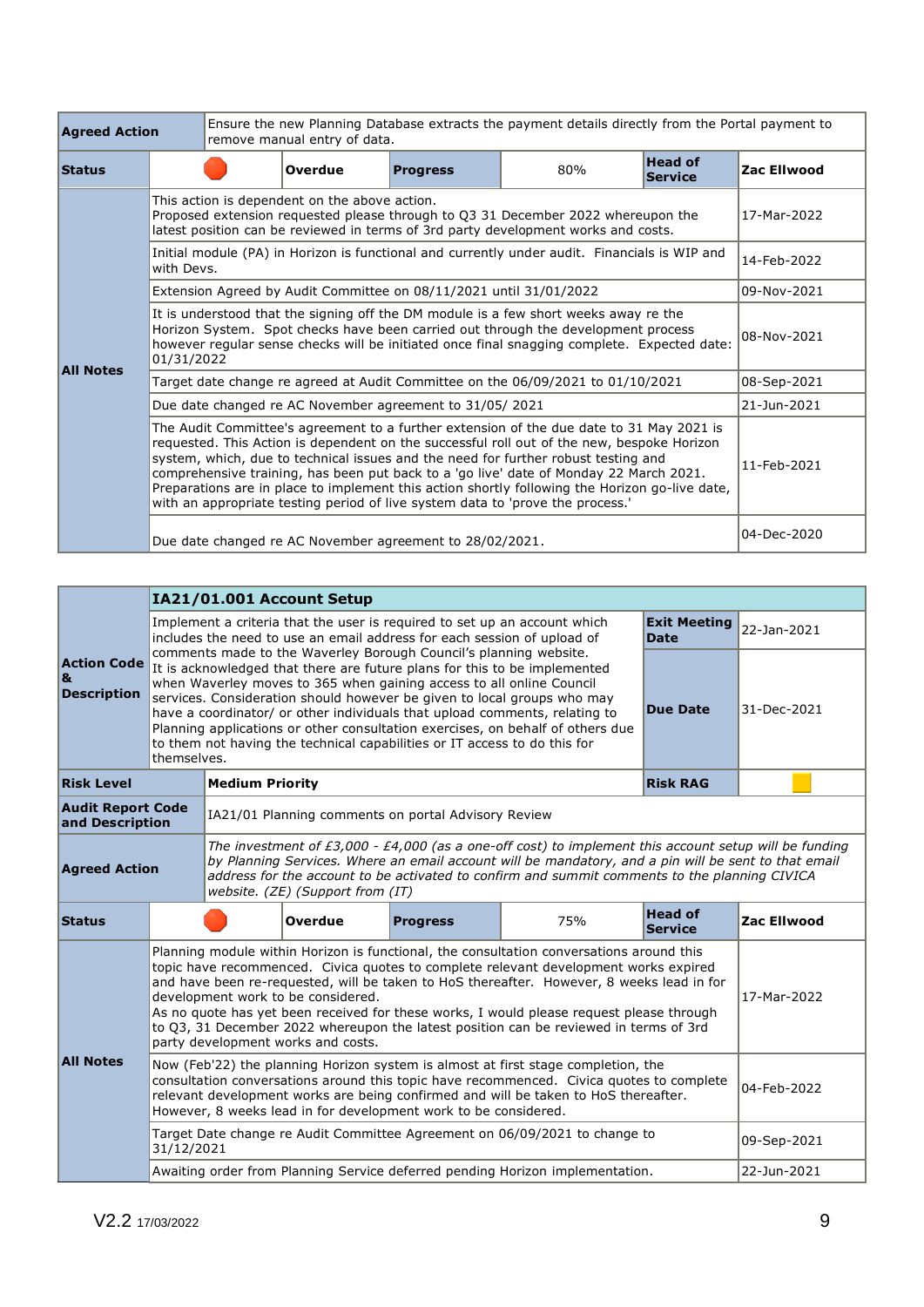|  | Investment in account set-up now agreed by relevant Head of Service. | $ 11-Feb-2021$ |
|--|----------------------------------------------------------------------|----------------|
|--|----------------------------------------------------------------------|----------------|

|                                               | IA21/01.002 Declarations                                 |                                                                                                                                                                                          |                                         |                                                     |                                                                                                                                                                                                                                                                          |                |                    |  |
|-----------------------------------------------|----------------------------------------------------------|------------------------------------------------------------------------------------------------------------------------------------------------------------------------------------------|-----------------------------------------|-----------------------------------------------------|--------------------------------------------------------------------------------------------------------------------------------------------------------------------------------------------------------------------------------------------------------------------------|----------------|--------------------|--|
|                                               |                                                          | The declaration on the Waverley CIVICA Planning website should be<br><b>Exit Meeting</b><br>expanded, clearly stating the possible implications of making a false<br><b>Date</b>         |                                         |                                                     |                                                                                                                                                                                                                                                                          |                |                    |  |
| <b>Action Code</b><br>&<br><b>Description</b> |                                                          | declaration, before starting the online process of input to the website re<br>confirmation that they are the individual making the comments as well as<br>including their email address. |                                         |                                                     |                                                                                                                                                                                                                                                                          |                |                    |  |
|                                               | Other authorities websites include statements such as: - |                                                                                                                                                                                          |                                         |                                                     |                                                                                                                                                                                                                                                                          |                |                    |  |
|                                               |                                                          | <b>Due Date</b><br>"Login details are confidential and only used to prevent anonymous<br>comments" or in the prevention or investigation of fraudulent activity as the<br>law permits.   |                                         |                                                     |                                                                                                                                                                                                                                                                          |                |                    |  |
|                                               |                                                          |                                                                                                                                                                                          |                                         |                                                     | "Planning services will not share your data with third parties except where<br>necessary to process your comments and preventing or detecting crime".                                                                                                                    |                |                    |  |
| <b>Risk Level</b>                             | <b>Medium Priority</b><br><b>Risk RAG</b>                |                                                                                                                                                                                          |                                         |                                                     |                                                                                                                                                                                                                                                                          |                |                    |  |
| <b>Audit Report Code</b><br>and Description   |                                                          |                                                                                                                                                                                          |                                         | IA21/01 Planning comments on portal Advisory Review |                                                                                                                                                                                                                                                                          |                |                    |  |
| <b>Agreed Action</b>                          |                                                          | else's name.                                                                                                                                                                             | the comment with the use of a tick box. |                                                     | The declaration can be updated to enable positive confirmation that they are the person named making<br>Inclusion of "preventing or detecting crime" might also make them think twice about using someone                                                                |                |                    |  |
|                                               |                                                          |                                                                                                                                                                                          | (ZE supported by Legal)                 |                                                     |                                                                                                                                                                                                                                                                          | <b>Head of</b> |                    |  |
| <b>Status</b>                                 |                                                          |                                                                                                                                                                                          | Overdue                                 | <b>Progress</b>                                     | 10%                                                                                                                                                                                                                                                                      | Service        | <b>Zac Ellwood</b> |  |
|                                               |                                                          |                                                                                                                                                                                          |                                         |                                                     | These works relate to the above-mentioned action and require development work.<br>I would please request an extension through to Q3 31 December 2022 whereupon the latest $ 17$ -Mar-2022<br>position can be reviewed in terms of 3rd party development works and costs. |                |                    |  |
| <b>All Notes</b>                              | 31/12/2021                                               |                                                                                                                                                                                          |                                         |                                                     | Target Date change re Audit Committee Agreement on 06/09/2021 to change to                                                                                                                                                                                               |                | 09-Sep-2021        |  |
|                                               |                                                          | Dependent on software upgrade.                                                                                                                                                           |                                         |                                                     |                                                                                                                                                                                                                                                                          |                | 11-Feb-2021        |  |

#### **Head of Service Homewood, Richard**

#### **Action Code & Description IA22/04.003.1 System Issues** The Data Protection Act requires that everyone responsible for using personal **Exit Meeting**  data has to follow 'data protection principles. They include that data should be "accurate and, where necessary, kept up to date", "kept for no longer than is necessary" and "ensures appropriate security of the personal data". The Council maintains a list of residents who may put staff at risk – the Staff Safety Register (SSR). Possible new entries on to the SSR are proposed by staff via the ReportIt E-form and assessed by the Health and Safety Team. We were advised that residents are informed in writing when they are added to the SSR, however our testing of five entries in the register found no evidence of this. The Health and Safety Team have responsibility to ensure that the SSR remains up to date and maintained in line with the principles of the Data Protection Act. We were advised that records have been subject to review by the Health & Safety Team during 2021, and at the time of our audit this was an ongoing task. The previous review was completed in August 2018. Based on the data provided there were 138 entries on the SSR. The recent review by the H&S team of the SSR has so far identified that 22 records, which had been marked for deletion in 2018, were still held within **Exit Meeting** 27-Oct-2021 **Due Date** 31-Mar-2022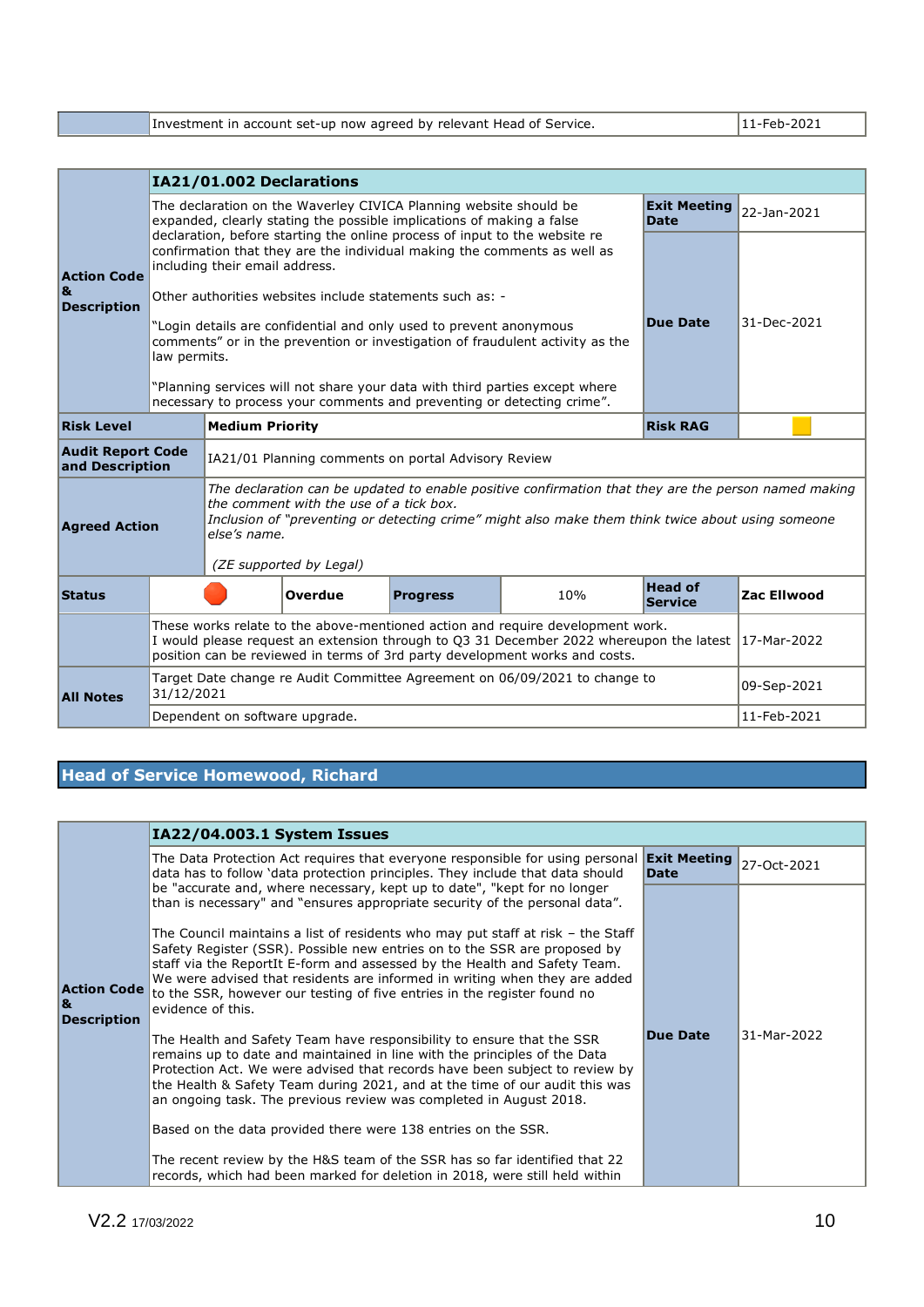|                                             |                                                                                                                                                                                                                                                                                                                                                           |                                                                                                                                                                                                                                     |                             | the SSR at the time of our discussions and therefore held for longer than<br>necessary and remain openly available to all Officers of the Council. |  |                 |                            |  |
|---------------------------------------------|-----------------------------------------------------------------------------------------------------------------------------------------------------------------------------------------------------------------------------------------------------------------------------------------------------------------------------------------------------------|-------------------------------------------------------------------------------------------------------------------------------------------------------------------------------------------------------------------------------------|-----------------------------|----------------------------------------------------------------------------------------------------------------------------------------------------|--|-----------------|----------------------------|--|
|                                             | historic.                                                                                                                                                                                                                                                                                                                                                 | We were provided with a report from the SSR, and this showed that 91 out of<br>138 records had "N/A" entered into the review date field. The Emergency<br>Planning, Resilience and Safety Officer advised that the N/A entries were |                             |                                                                                                                                                    |  |                 |                            |  |
|                                             | It is the responsibility of the H&S Team to maintain the SSR, however, the<br>Team does not have the necessary access to do this. A formal request to<br>enable the H&S team to be able to process records (add, amend, delete after<br>review) within the SSR along with other risk assessment tools was submitted<br>to the IT department in June 2021. |                                                                                                                                                                                                                                     |                             |                                                                                                                                                    |  |                 |                            |  |
|                                             | Additionally, during our testing we noted that there are no documented<br>procedure notes for maintaining and processing data in the Staff Safety<br>Register, nor are there clearly stated responsibilities to ensure that the<br>register is in line with GDPR reguirements and information recorded remains<br>appropriate.                            |                                                                                                                                                                                                                                     |                             |                                                                                                                                                    |  |                 |                            |  |
| <b>Risk Level</b>                           |                                                                                                                                                                                                                                                                                                                                                           | <b>Medium Priority</b>                                                                                                                                                                                                              |                             |                                                                                                                                                    |  | <b>Risk RAG</b> |                            |  |
| <b>Audit Report Code</b><br>and Description |                                                                                                                                                                                                                                                                                                                                                           |                                                                                                                                                                                                                                     | IA22/04 Lone Working Policy |                                                                                                                                                    |  |                 |                            |  |
|                                             | 3.1 System issues outlined will be fixed by the creation of a new SSR.<br>This has been commissioned by the H&S Team, but IT Department's work programme will not be<br><b>Agreed Action</b><br>complete until late March 2022.                                                                                                                           |                                                                                                                                                                                                                                     |                             |                                                                                                                                                    |  |                 |                            |  |
| <b>Status</b>                               |                                                                                                                                                                                                                                                                                                                                                           | <b>Head of</b><br>In Progress<br><b>Progress</b><br>90%<br><b>Service</b>                                                                                                                                                           |                             |                                                                                                                                                    |  |                 | <b>Richard</b><br>Homewood |  |
| <b>All Notes</b>                            | System issues outlined will be fixed by the creation of a new SSR This has been<br>commissioned by the H&S team from the IT service's work programme, although the action<br>is due by 31 March 2022, an extension to 30 June 2022 from the Audit Committee is<br>requested to give IT Service the opportunity to complete this work                      |                                                                                                                                                                                                                                     |                             |                                                                                                                                                    |  |                 | $01-Mar-2022$              |  |

|                                               |                                                                                                                                                                                                                                                                                                                             |                                                                                                                                                                                                                                                                                                                                                                                                                                                                                                                                                                                                                                                                                                                                                                                                                                                                                                | IA22/08.004.1 Relationship management |                                                                      |                                                                                                                                                                                                        |                                    |                            |  |
|-----------------------------------------------|-----------------------------------------------------------------------------------------------------------------------------------------------------------------------------------------------------------------------------------------------------------------------------------------------------------------------------|------------------------------------------------------------------------------------------------------------------------------------------------------------------------------------------------------------------------------------------------------------------------------------------------------------------------------------------------------------------------------------------------------------------------------------------------------------------------------------------------------------------------------------------------------------------------------------------------------------------------------------------------------------------------------------------------------------------------------------------------------------------------------------------------------------------------------------------------------------------------------------------------|---------------------------------------|----------------------------------------------------------------------|--------------------------------------------------------------------------------------------------------------------------------------------------------------------------------------------------------|------------------------------------|----------------------------|--|
|                                               |                                                                                                                                                                                                                                                                                                                             |                                                                                                                                                                                                                                                                                                                                                                                                                                                                                                                                                                                                                                                                                                                                                                                                                                                                                                |                                       | We note that the resulting 'working together approach' appears to be | working well with transparency on both sides to ensure service efficiency is                                                                                                                           | <b>Exit Meeting</b><br><b>Date</b> | 25-Jan-2022                |  |
| <b>Action Code</b><br>&<br><b>Description</b> |                                                                                                                                                                                                                                                                                                                             | maximised and disproportionate admin time spent in resolving smaller issues<br>has ceased. (There have been no invoices received in 2021/22 from the<br>contractor in respect of missed bin 'extra' collections).<br>We have seen evidence of a routine client / contractor meeting where these<br>arrangements are partially evidenced.<br>On a forward looking note this relationship management approach will need<br><b>Due Date</b><br>close monitoring to ensure that benefits continue to be realised but with the<br>caveat that a balanced 'challenge' from the client continues with a particular<br>eye on overall performance. There would be merit in formalising this<br>partnership approach in a written 'principles of partnership and relationship<br>management' document which would galvanise current arrangements and<br>provide quidance for any new contract managers. |                                       |                                                                      |                                                                                                                                                                                                        |                                    |                            |  |
| <b>Risk Level</b>                             |                                                                                                                                                                                                                                                                                                                             | <b>Low Priority</b>                                                                                                                                                                                                                                                                                                                                                                                                                                                                                                                                                                                                                                                                                                                                                                                                                                                                            |                                       |                                                                      |                                                                                                                                                                                                        | <b>Risk RAG</b>                    |                            |  |
| <b>Audit Report Code</b><br>and Description   |                                                                                                                                                                                                                                                                                                                             |                                                                                                                                                                                                                                                                                                                                                                                                                                                                                                                                                                                                                                                                                                                                                                                                                                                                                                | IA22/08 Waste Management (Bins)       |                                                                      |                                                                                                                                                                                                        |                                    |                            |  |
| <b>Agreed Action</b>                          |                                                                                                                                                                                                                                                                                                                             |                                                                                                                                                                                                                                                                                                                                                                                                                                                                                                                                                                                                                                                                                                                                                                                                                                                                                                |                                       |                                                                      | The working together approach will be reviewed at the next contract review meeting on 16 February<br>and the effectiveness of the current position recorded and confirmed in the notes of the meeting. |                                    |                            |  |
| <b>Status</b>                                 |                                                                                                                                                                                                                                                                                                                             | <b>Head of</b><br>80%<br><b>Overdue</b><br><b>Progress</b><br><b>Service</b>                                                                                                                                                                                                                                                                                                                                                                                                                                                                                                                                                                                                                                                                                                                                                                                                                   |                                       |                                                                      |                                                                                                                                                                                                        |                                    | <b>Richard</b><br>Homewood |  |
| <b>All Notes</b>                              | Working relationship discussed at Contract Review meeting on 16 February. Written<br>principles of partnership and relationship management being produced for joint agreement.<br>Extension to due date to 30 April 2022 requested to give sufficient time to draft this<br>document and get it agreed with the contractor. |                                                                                                                                                                                                                                                                                                                                                                                                                                                                                                                                                                                                                                                                                                                                                                                                                                                                                                |                                       |                                                                      |                                                                                                                                                                                                        | 01-Mar-2022                        |                            |  |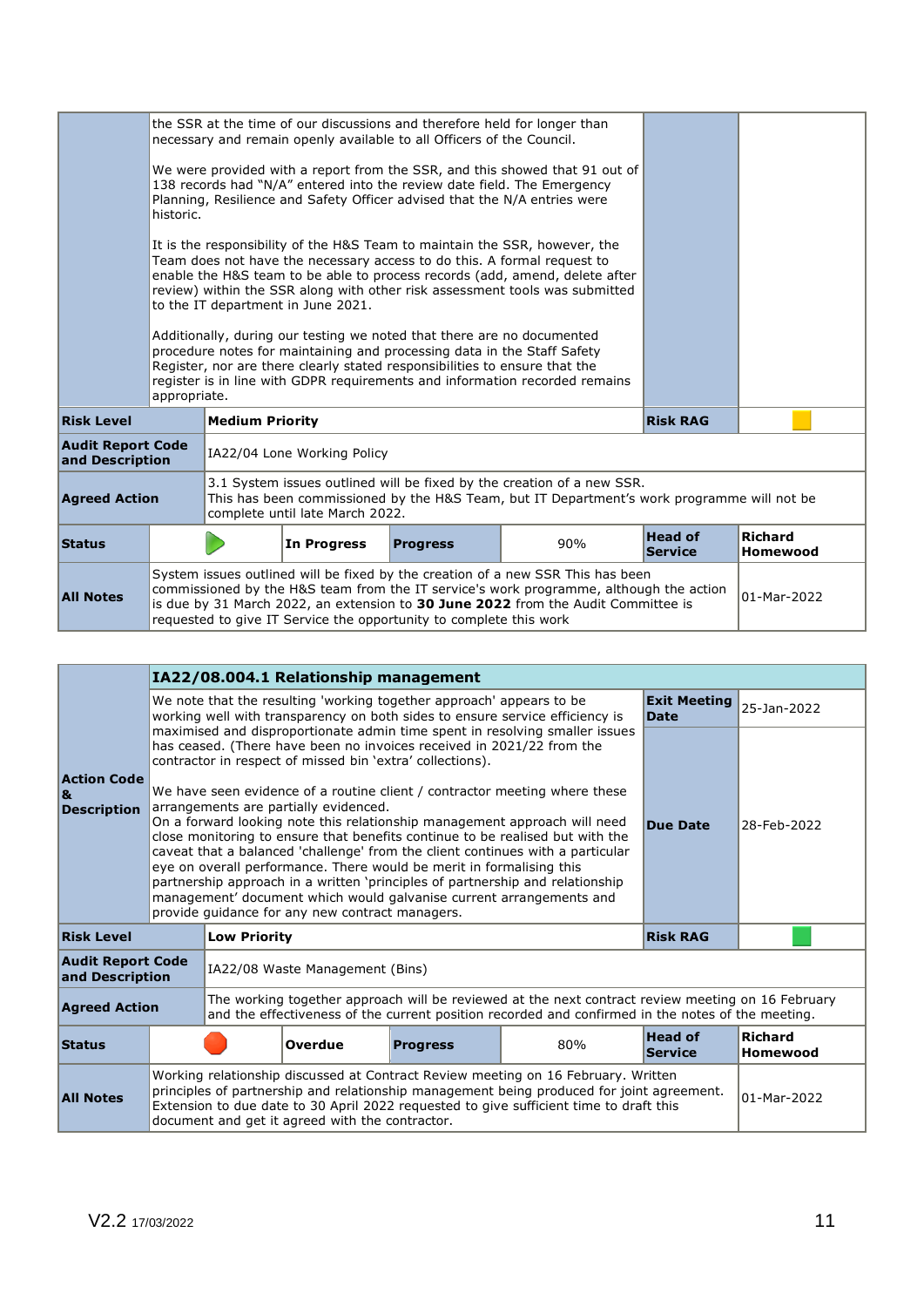# **Head of Service Smith, Andrew**

|                                               | IA20/10.002 Comparison to electoral roll                                                                                                                                           |                                                                                                                                                                                                                                                                                                                                     |                                                                              |                                                                          |                                                                                                                                                                                                      |                                    |             |  |  |
|-----------------------------------------------|------------------------------------------------------------------------------------------------------------------------------------------------------------------------------------|-------------------------------------------------------------------------------------------------------------------------------------------------------------------------------------------------------------------------------------------------------------------------------------------------------------------------------------|------------------------------------------------------------------------------|--------------------------------------------------------------------------|------------------------------------------------------------------------------------------------------------------------------------------------------------------------------------------------------|------------------------------------|-------------|--|--|
|                                               |                                                                                                                                                                                    |                                                                                                                                                                                                                                                                                                                                     |                                                                              | number of people in a household on the electoral roll to the register of | The Private sector housing team have not completed a comparison of the                                                                                                                               | <b>Exit Meeting</b><br><b>Date</b> | 06-May-2020 |  |  |
| <b>Action Code</b><br>&<br><b>Description</b> | to life.                                                                                                                                                                           | properties (HMOs) already known.<br>For example, 8 Badgers Close Farncombe, has 4 adults able to vote and<br>appears on electoral role all with different surnames would be worth<br>investigating)<br><b>Due Date</b><br>Risk: - If HMO's are not identified and inspected could result in loss or harm                            |                                                                              |                                                                          |                                                                                                                                                                                                      |                                    | 31-Dec-2021 |  |  |
| <b>Risk Level</b>                             |                                                                                                                                                                                    | <b>Low Priority</b>                                                                                                                                                                                                                                                                                                                 |                                                                              |                                                                          |                                                                                                                                                                                                      | <b>Risk RAG</b>                    |             |  |  |
| <b>Audit Report Code</b><br>and Description   | IA20/10 Private Sector Housing HMOs                                                                                                                                                |                                                                                                                                                                                                                                                                                                                                     |                                                                              |                                                                          |                                                                                                                                                                                                      |                                    |             |  |  |
|                                               | Continue to update HMO list with data from tenancy deposit schemes. Carry out examination of<br><b>Agreed Action</b><br>electoral roll to identify potential HMOs and investigate. |                                                                                                                                                                                                                                                                                                                                     |                                                                              |                                                                          |                                                                                                                                                                                                      |                                    |             |  |  |
| <b>Status</b>                                 |                                                                                                                                                                                    |                                                                                                                                                                                                                                                                                                                                     | <b>Head of</b><br><b>Progress</b><br>90%<br><b>Overdue</b><br><b>Service</b> |                                                                          |                                                                                                                                                                                                      |                                    |             |  |  |
|                                               | Progress has been sufficient to confirm a completion date of 31 March 2022.                                                                                                        |                                                                                                                                                                                                                                                                                                                                     | 14-Feb-2022                                                                  |                                                                          |                                                                                                                                                                                                      |                                    |             |  |  |
|                                               |                                                                                                                                                                                    | The administration officer in the Private Sector Housing Team continues to work on this<br>while coping with a large workload, Progress is slow. Each address has 3-4 surnames which<br>01-Feb-2022<br>all have to be checked. A request is made for an extension and to be realistic, a target<br>completion date of 30 June 2022. |                                                                              |                                                                          |                                                                                                                                                                                                      |                                    |             |  |  |
|                                               |                                                                                                                                                                                    | Target date change re agreed at Audit Committee on the 06/09/2021 to 31/12/2021                                                                                                                                                                                                                                                     |                                                                              |                                                                          |                                                                                                                                                                                                      |                                    |             |  |  |
| <b>All Notes</b>                              |                                                                                                                                                                                    | This is a major piece of work, which will take several months to complete in combination<br>with other tasks. The Private Sector Housing Manager anticipates this work to be completed<br>by 31 December 2021.                                                                                                                      |                                                                              |                                                                          |                                                                                                                                                                                                      |                                    |             |  |  |
|                                               |                                                                                                                                                                                    | by 31 March 2022                                                                                                                                                                                                                                                                                                                    |                                                                              |                                                                          | This is a major piece of work, which will take several months to complete in combination<br>with other tasks. The Private Sector Housing Managers anticipates the work to be completed   08-Jul-2021 |                                    |             |  |  |
|                                               | to Covid-19.                                                                                                                                                                       |                                                                                                                                                                                                                                                                                                                                     |                                                                              |                                                                          | Dependent on recruited officer starting employment in or before January 2021 - delay due                                                                                                             |                                    | 08-Oct-2020 |  |  |

**Head of Service Vickers, Peter**

|                                                                                                                                                                                       |                                                                                                                                                                                                                                                                                                                                                                                                               | IA20/17.001.1 Reconciliation                                          |                                                                              |                                                        |                 |                                    |                                      |
|---------------------------------------------------------------------------------------------------------------------------------------------------------------------------------------|---------------------------------------------------------------------------------------------------------------------------------------------------------------------------------------------------------------------------------------------------------------------------------------------------------------------------------------------------------------------------------------------------------------|-----------------------------------------------------------------------|------------------------------------------------------------------------------|--------------------------------------------------------|-----------------|------------------------------------|--------------------------------------|
| <b>Action Code</b>                                                                                                                                                                    | From our discussion with Planning and Accountancy teams, we noted that an<br>overall reconciliation process does not take place between planning income                                                                                                                                                                                                                                                       |                                                                       |                                                                              |                                                        |                 | <b>Exit Meeting</b><br><b>Date</b> | 16-Jun-2020                          |
| 8L<br><b>Description</b>                                                                                                                                                              |                                                                                                                                                                                                                                                                                                                                                                                                               | income recorded in the accounts.                                      | received and that which is logged in the planning system, ILAP, and planning |                                                        |                 |                                    |                                      |
| Such a process being in place would better enable the Council to<br>demonstrate that income received is accurately reflected and would give<br>additional reassurance to that effect. |                                                                                                                                                                                                                                                                                                                                                                                                               |                                                                       |                                                                              |                                                        | Due Date        | 31-Jan-2022                        |                                      |
| <b>Risk Level</b><br><b>Medium Priority</b>                                                                                                                                           |                                                                                                                                                                                                                                                                                                                                                                                                               |                                                                       |                                                                              |                                                        | <b>Risk RAG</b> |                                    |                                      |
| <b>Audit Report Code</b><br>IA20/17 Planning Fee Income<br>and Description                                                                                                            |                                                                                                                                                                                                                                                                                                                                                                                                               |                                                                       |                                                                              |                                                        |                 |                                    |                                      |
| <b>Agreed Action</b>                                                                                                                                                                  |                                                                                                                                                                                                                                                                                                                                                                                                               |                                                                       |                                                                              | Initiate reconciliation process using current systems. |                 |                                    |                                      |
| <b>Status</b>                                                                                                                                                                         |                                                                                                                                                                                                                                                                                                                                                                                                               | <b>Head of</b><br>Overdue<br>85%<br><b>Progress</b><br><b>Service</b> |                                                                              |                                                        |                 |                                    | Zac Ellwood;<br><b>Peter Vickers</b> |
| <b>All Notes</b>                                                                                                                                                                      | Further dev. Works required. Scope delayed significantly, mutually by both StatMap and<br>Planning to allow urgent works and attention to rectify the bugs experienced at initial launch<br>17-Mar-2022<br>of Horizon in Planning.<br>Proposed extension requested please through to Q3, 31 December 2022 whereupon the<br>latest position can be reviewed in terms of 3rd party development works and costs. |                                                                       |                                                                              |                                                        |                 |                                    |                                      |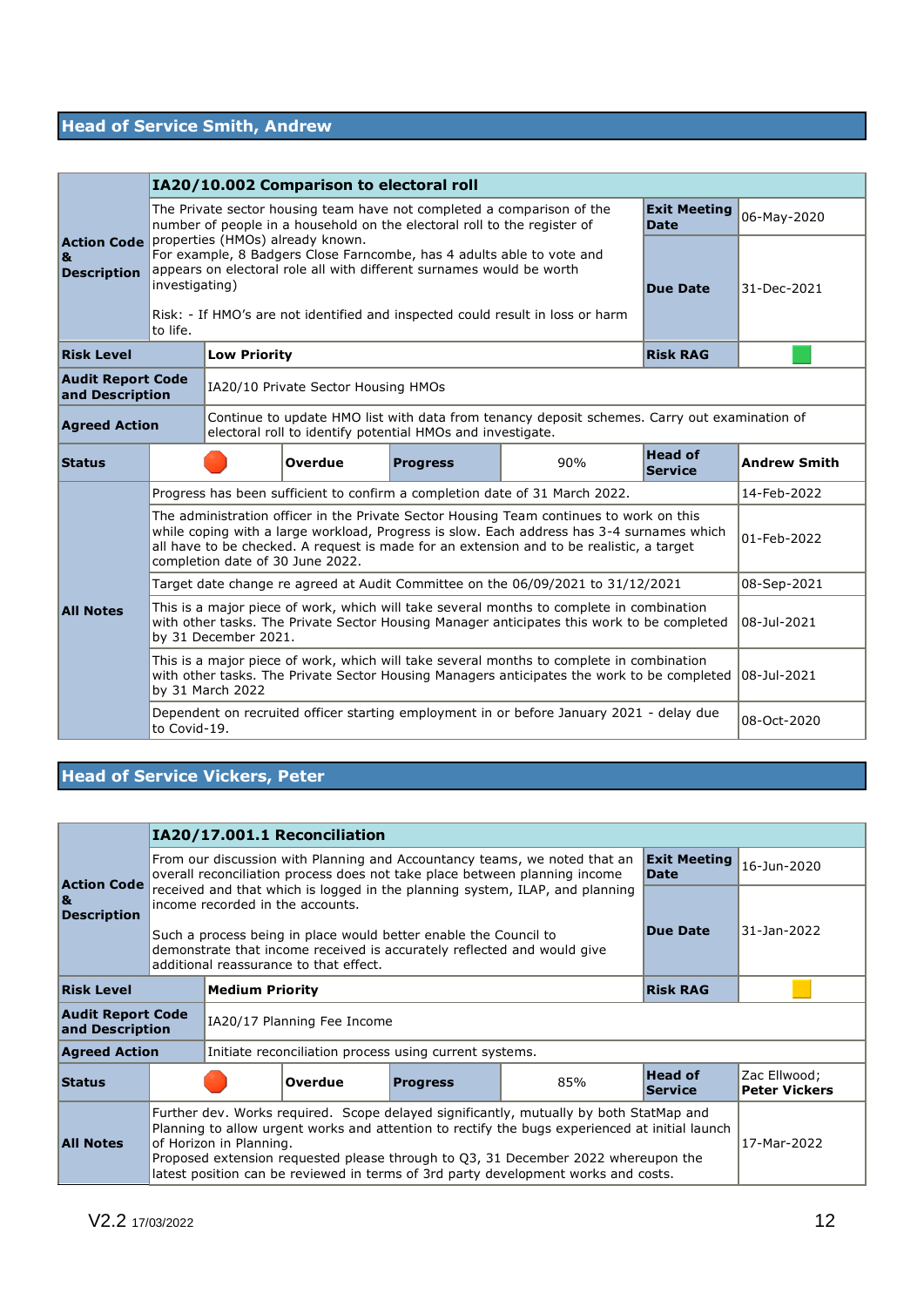| Exacom and Agresso handling payments. Development of Exacom relationship with Horizon<br>(for receipts) is a WIP, delayed due to LPP2 deadlines.                                                                                                                                                                                                                                                                                                                                                                                                           | 14-Feb-2022 |
|------------------------------------------------------------------------------------------------------------------------------------------------------------------------------------------------------------------------------------------------------------------------------------------------------------------------------------------------------------------------------------------------------------------------------------------------------------------------------------------------------------------------------------------------------------|-------------|
| Extension Agreed by Audit Committee on 08/11/2021 until 31/01/2022                                                                                                                                                                                                                                                                                                                                                                                                                                                                                         | 09-Nov-2021 |
| BT/ Richard Moss advised the agreement was that Horizon would record the transaction ID<br>from any planning portal applications and this is happening. Technicians are manually<br>entering a transaction ID of any other payment types, i.e., Adelante card payment taken<br>over the phone, online payment taken via the website/form or cheque, and It is my<br>understanding that this isn't slated to change. However, I am unaware of the scope for the<br>new portal and am awaiting updates following. Expected date: 01/31/2022                  | 08-Nov-2021 |
| To be part of Horizons new module release in Q3.                                                                                                                                                                                                                                                                                                                                                                                                                                                                                                           | 21-Oct-2021 |
| Target date change re agreed at Audit Committee on the 06/09/2021 to 01/10/2021                                                                                                                                                                                                                                                                                                                                                                                                                                                                            | 08-Sep-2021 |
| Action awaiting successful Horizon role out.                                                                                                                                                                                                                                                                                                                                                                                                                                                                                                               | 30-Jun-2021 |
| Due date changed re AC November agreement to 31/05/2021                                                                                                                                                                                                                                                                                                                                                                                                                                                                                                    | 21-Jun-2021 |
| The Audit Committee's agreement to a further extension of the due date to 31 May 2021 is<br>requested. This Action is dependent on the successful roll out of the new, bespoke Horizon<br>system, which, due to technical issues and the need for further robust testing and<br>comprehensive training, has been put back to a 'go live' date of Monday 22 March 2021.<br>Preparations are in place to implement this action shortly following the Horizon go-live date,<br>with an appropriate testing period of live system data to 'prove the process.' | 11-Feb-2021 |
| Due date changed re AC November agreement to 28/02/2021                                                                                                                                                                                                                                                                                                                                                                                                                                                                                                    | 04-Dec-2020 |
| Linked to Project Horizon - rollout Q4 2020/21                                                                                                                                                                                                                                                                                                                                                                                                                                                                                                             | 09-Nov-2020 |

|                                                                            |                                                                                                                                                                                                                                                                                                                                                                                                                                                                                                                                                                                                                                                            | IA20/17.003.1 Planning Reference Number |                                          |                 |                                                                                                                                                                                                   |                                    |                                      |  |  |
|----------------------------------------------------------------------------|------------------------------------------------------------------------------------------------------------------------------------------------------------------------------------------------------------------------------------------------------------------------------------------------------------------------------------------------------------------------------------------------------------------------------------------------------------------------------------------------------------------------------------------------------------------------------------------------------------------------------------------------------------|-----------------------------------------|------------------------------------------|-----------------|---------------------------------------------------------------------------------------------------------------------------------------------------------------------------------------------------|------------------------------------|--------------------------------------|--|--|
|                                                                            |                                                                                                                                                                                                                                                                                                                                                                                                                                                                                                                                                                                                                                                            |                                         |                                          |                 | Testing for the approval of refunds, from the ILAP system/documentation<br>held, through to the finance system, Agresso, was completed on a reduced                                               | <b>Exit Meeting</b><br><b>Date</b> | 16-Jun-2020                          |  |  |
|                                                                            | refunds.                                                                                                                                                                                                                                                                                                                                                                                                                                                                                                                                                                                                                                                   |                                         |                                          |                 | scale due to the inability of the ILAP system to run a report specifically on                                                                                                                     |                                    |                                      |  |  |
| <b>Action Code</b><br>&<br><b>Description</b>                              | However, from filing completed earlier in the 2019/2020 financial year, we<br>selected a sample of five refunds. For 2/5 we were unable to confirm that the<br>request had approval for refund, and we were also unable to confirm the date<br>that the refund was requested in order to check it had been issued both<br>appropriately and in a timely manner.<br>Where refunds are issued it is important to retain an audit data trail and<br>document authorisations, timings and reasons for refunds being made. For<br>example, including an appropriate planning reference on Agresso payment<br>records alongside.<br>Risk: Risk of loss of income | <b>Due Date</b>                         | 31-Jan-2022                              |                 |                                                                                                                                                                                                   |                                    |                                      |  |  |
| <b>Risk Level</b>                                                          | <b>High Priority</b>                                                                                                                                                                                                                                                                                                                                                                                                                                                                                                                                                                                                                                       |                                         |                                          |                 | <b>Risk RAG</b>                                                                                                                                                                                   |                                    |                                      |  |  |
| <b>Audit Report Code</b><br>IA20/17 Planning Fee Income<br>and Description |                                                                                                                                                                                                                                                                                                                                                                                                                                                                                                                                                                                                                                                            |                                         |                                          |                 |                                                                                                                                                                                                   |                                    |                                      |  |  |
| <b>Agreed Action</b>                                                       |                                                                                                                                                                                                                                                                                                                                                                                                                                                                                                                                                                                                                                                            |                                         |                                          |                 | Discussions with Finance Service over joint procedures to ensure that all records necessary are held on<br>the Planning database and the Finance records hold the Planning reference for refunds. |                                    |                                      |  |  |
| <b>Status</b>                                                              |                                                                                                                                                                                                                                                                                                                                                                                                                                                                                                                                                                                                                                                            |                                         | Overdue                                  | <b>Progress</b> | 70%                                                                                                                                                                                               | <b>Head of</b><br><b>Service</b>   | <b>Peter Vickers</b><br>Zac Ellwood; |  |  |
|                                                                            | Further dev. Works required. Scope delayed significantly, mutually by both StatMap and<br>Planning to allow urgent works and attention to rectify the bugs experienced at initial launch<br>17-Mar-2022<br>of Horizon in Planning.<br>Proposed extension requested please through to Q3 31 December 2022 whereupon the<br>latest position can be reviewed in terms of 3rd party development works and costs.                                                                                                                                                                                                                                               |                                         |                                          |                 |                                                                                                                                                                                                   |                                    |                                      |  |  |
| <b>All Notes</b>                                                           | Development of Exacom relationship with Horizon was started in 2021, however stalled due<br>to LPP2 deadlines. Expected to recommence March 2022.                                                                                                                                                                                                                                                                                                                                                                                                                                                                                                          |                                         |                                          |                 |                                                                                                                                                                                                   |                                    | 14-Feb-2022                          |  |  |
|                                                                            |                                                                                                                                                                                                                                                                                                                                                                                                                                                                                                                                                                                                                                                            |                                         | control update) in progress with Horizon |                 | Validation process notes are in final draft, last snagging items for decision process (text                                                                                                       |                                    | 21-Oct-2021                          |  |  |
|                                                                            |                                                                                                                                                                                                                                                                                                                                                                                                                                                                                                                                                                                                                                                            |                                         |                                          |                 | Target date change re agreed at Audit Committee on the 06/09/2021 to 01/10/2021                                                                                                                   |                                    | 08-Sep-2021                          |  |  |
|                                                                            |                                                                                                                                                                                                                                                                                                                                                                                                                                                                                                                                                                                                                                                            |                                         | final requirements/ snags outstanding    |                 | Development meeting has taken place, awaiting deliverable dates from Horizon in terms of                                                                                                          |                                    | 06-Sep-2021                          |  |  |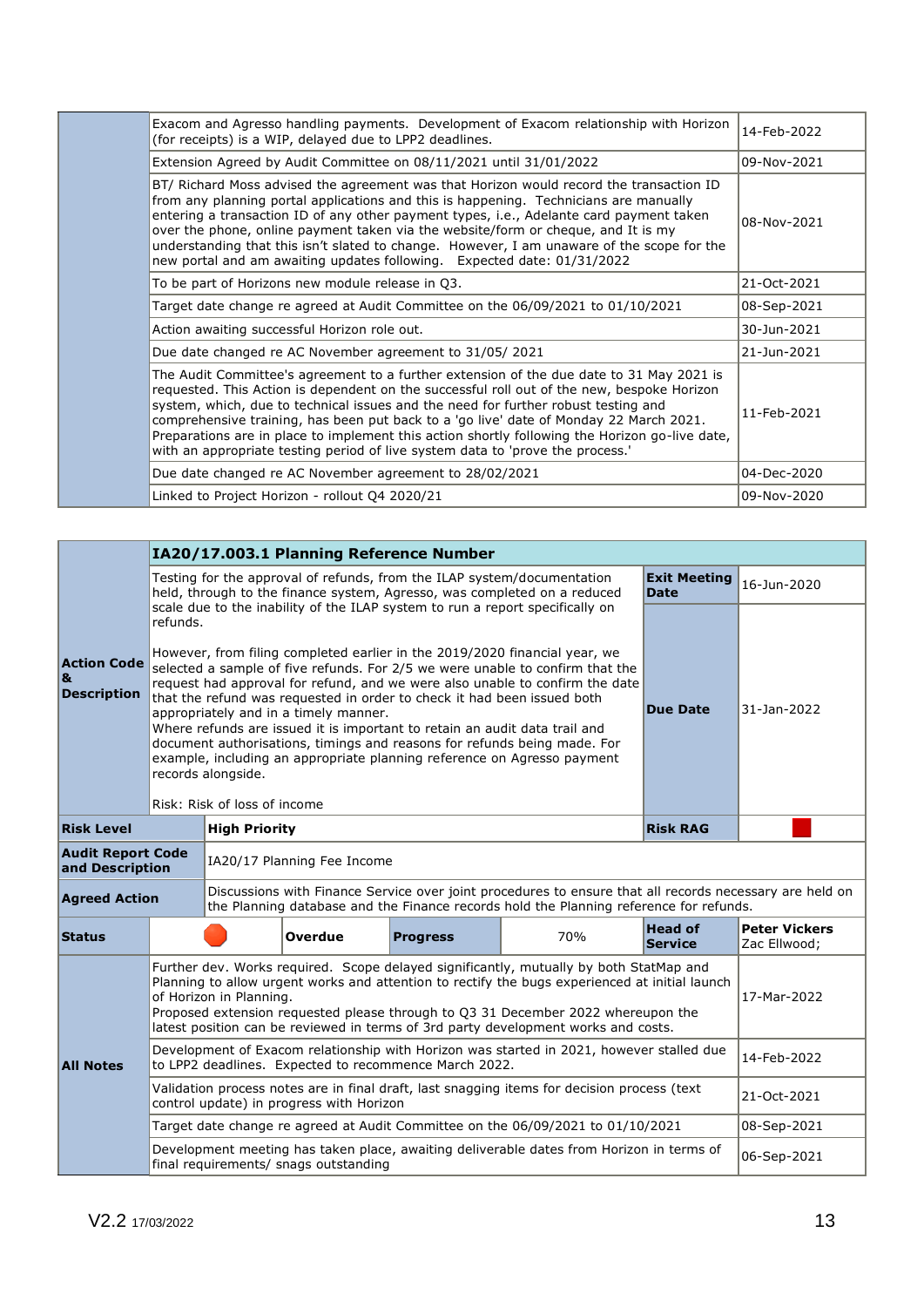| Snags identified with the roll out of Horizon have dictated the stall in progress in this regard. $ _{30}$ -Jun-2021<br>SMT have requested a meeting with Horizon developments to review.                                                                                                                                                                                                                                                                                                                                                                  |             |
|------------------------------------------------------------------------------------------------------------------------------------------------------------------------------------------------------------------------------------------------------------------------------------------------------------------------------------------------------------------------------------------------------------------------------------------------------------------------------------------------------------------------------------------------------------|-------------|
| Due date changed re AC November agreement to 31/05/2021.                                                                                                                                                                                                                                                                                                                                                                                                                                                                                                   | 21-Jun-2021 |
| The Audit Committee's agreement to a further extension of the due date to 31 May 2021 is<br>requested. This Action is dependent on the successful roll out of the new, bespoke Horizon<br>system, which, due to technical issues and the need for further robust testing and<br>comprehensive training, has been put back to a 'go live' date of Monday 22 March 2021.<br>Preparations are in place to implement this action shortly following the Horizon go-live date,<br>with an appropriate testing period of live system data to 'prove the process.' | 11-Feb-2021 |
| Due date changed re AC November agreement to 28/02/2021                                                                                                                                                                                                                                                                                                                                                                                                                                                                                                    | 04-Dec-2020 |

# **Head of Service Wagstaff, Hugh**

|                          |                                                                                           |                                                                                                                             |                                                                                                                                                          | IA21/15.001.1 Leaseholder Service Charge Policy |                                                                                          |                                  |                      |  |
|--------------------------|-------------------------------------------------------------------------------------------|-----------------------------------------------------------------------------------------------------------------------------|----------------------------------------------------------------------------------------------------------------------------------------------------------|-------------------------------------------------|------------------------------------------------------------------------------------------|----------------------------------|----------------------|--|
| <b>Action Code</b><br>8L |                                                                                           | <b>Exit Meeting</b><br>Our review found the Council does not have a leaseholder service charges<br>policy in place.<br>Date |                                                                                                                                                          |                                                 |                                                                                          |                                  |                      |  |
| <b>Description</b>       |                                                                                           |                                                                                                                             | Our review also found that the procedures which were available, dated July<br>2016, did not align with the current leaseholder service charging process. | Due Date                                        | 31-Jan-2022                                                                              |                                  |                      |  |
| <b>Risk Level</b>        |                                                                                           | <b>Medium Priority</b>                                                                                                      |                                                                                                                                                          |                                                 |                                                                                          | <b>Risk RAG</b>                  |                      |  |
|                          | <b>Audit Report Code</b><br>IA21/15 Service Charges re Leasehold Flats<br>and Description |                                                                                                                             |                                                                                                                                                          |                                                 |                                                                                          |                                  |                      |  |
| <b>Agreed Action</b>     |                                                                                           |                                                                                                                             |                                                                                                                                                          |                                                 | 1.1 WBC to produce and implement a Lease holder service charge policy                    |                                  |                      |  |
| <b>Status</b>            |                                                                                           |                                                                                                                             | Overdue                                                                                                                                                  | <b>Progress</b>                                 | 50%                                                                                      | <b>Head of</b><br><b>Service</b> | <b>Hugh Wagstaff</b> |  |
|                          | return.                                                                                   |                                                                                                                             |                                                                                                                                                          |                                                 | Request extension to 30 September 2022 due to staffing resources and priority work on    |                                  | 17-Mar-2022          |  |
|                          |                                                                                           |                                                                                                                             |                                                                                                                                                          |                                                 | Request extension to 30 June 2022 due to staffing resources and priority work on return. |                                  | 14-Feb-2022          |  |
| <b>All Notes</b>         |                                                                                           |                                                                                                                             |                                                                                                                                                          |                                                 | Request an extension for all actions to end March 2022 due to staffing resources issue.  |                                  | 28-Jan-2022          |  |
|                          |                                                                                           |                                                                                                                             |                                                                                                                                                          |                                                 | Work progressing collating information to inform the Leaseholder Service Charge Policy   |                                  | 04-Nov-2021          |  |
|                          |                                                                                           |                                                                                                                             | Project Team identified to progress audit recs.                                                                                                          |                                                 |                                                                                          |                                  | 18-Oct-2021          |  |

|                         | IA21/15.001.2 Procedures                                                                         |                        |                                                                                                                                                          |                                                         |                                                                                          |                                  |                      |  |  |
|-------------------------|--------------------------------------------------------------------------------------------------|------------------------|----------------------------------------------------------------------------------------------------------------------------------------------------------|---------------------------------------------------------|------------------------------------------------------------------------------------------|----------------------------------|----------------------|--|--|
| <b>Action Code</b><br>8 | policy in place.                                                                                 |                        |                                                                                                                                                          |                                                         | Our review found the Council does not have a leaseholder service charges                 | <b>Exit Meeting</b><br>Date      | 04-Nov-2021          |  |  |
| <b>Description</b>      |                                                                                                  |                        | Our review also found that the procedures which were available, dated July<br>2016, did not align with the current leaseholder service charging process. | <b>Due Date</b>                                         | 31-Jan-2022                                                                              |                                  |                      |  |  |
| <b>Risk Level</b>       |                                                                                                  | <b>Medium Priority</b> |                                                                                                                                                          |                                                         |                                                                                          | <b>Risk RAG</b>                  |                      |  |  |
|                         | <b>Audit Report Code</b><br>IA21/15 Service Charges re Leasehold Flats<br>and Description        |                        |                                                                                                                                                          |                                                         |                                                                                          |                                  |                      |  |  |
| <b>Agreed Action</b>    |                                                                                                  |                        |                                                                                                                                                          | 1.2 WBC to review, revise and implement said procedures |                                                                                          |                                  |                      |  |  |
| <b>Status</b>           |                                                                                                  |                        | Overdue                                                                                                                                                  | <b>Progress</b>                                         | 50%                                                                                      | <b>Head of</b><br><b>Service</b> | <b>Hugh Wagstaff</b> |  |  |
|                         | Request extension to 30 September 2022 due to staffing resources and priority work on<br>return. |                        |                                                                                                                                                          |                                                         |                                                                                          |                                  | 17-Mar-2022          |  |  |
| <b>All Notes</b>        |                                                                                                  |                        |                                                                                                                                                          |                                                         | Request extension to 30 June 2022 due to staffing resources and priority work on return. |                                  | 14-Feb-2022          |  |  |
|                         |                                                                                                  |                        |                                                                                                                                                          |                                                         | Request an extension for all actions to end March 2022 due to staffing resources issue.  |                                  | 28-Jan-2022          |  |  |
|                         | Work progressing collating information to develop the Leaseholder Service Charge<br>procedure.   |                        | 04-Nov-2021                                                                                                                                              |                                                         |                                                                                          |                                  |                      |  |  |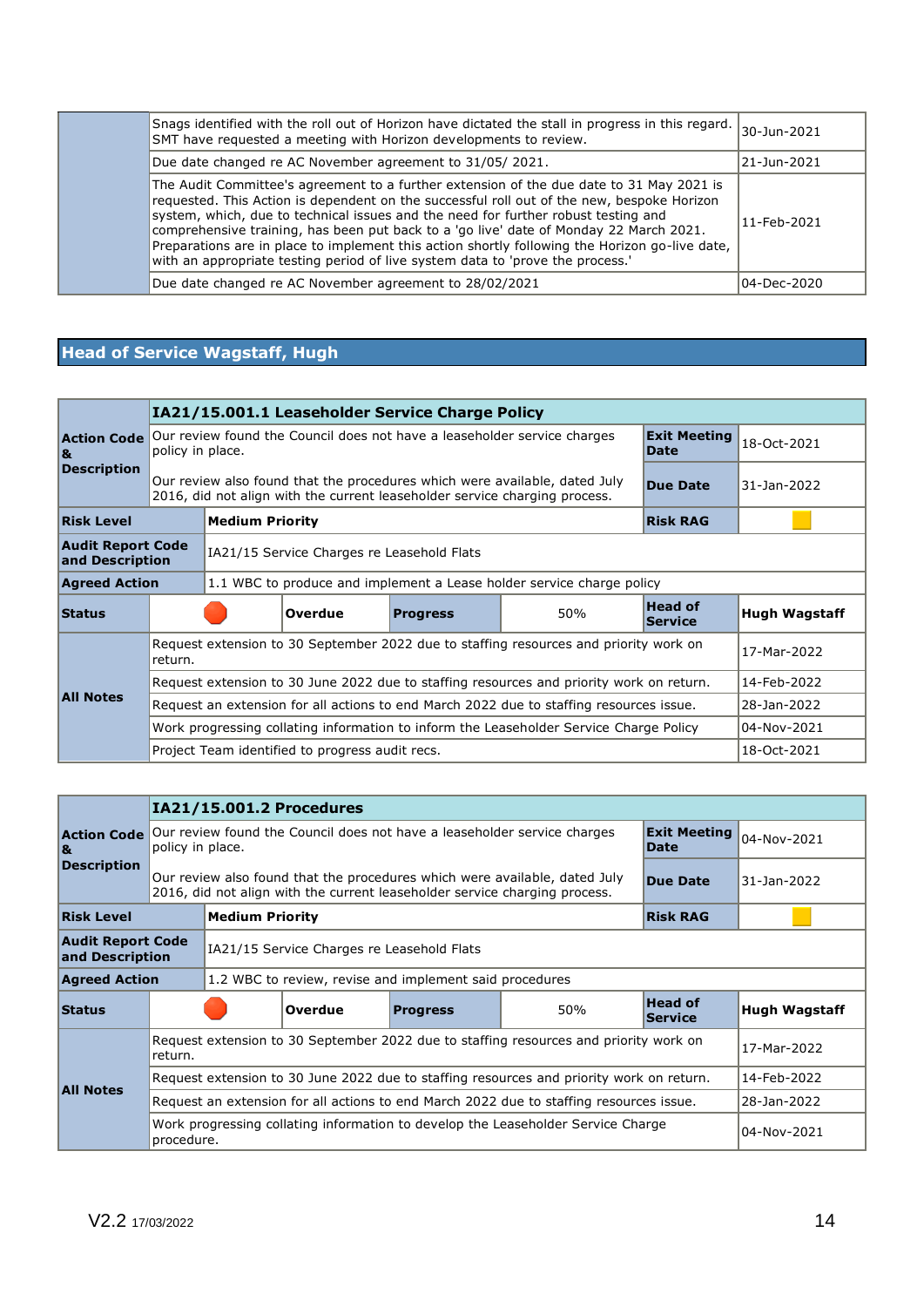|                                                                                        |                                                                                                                                                                                     | IA21/15.002.1 Quality Control                                                                                                                                                                                |                |                 |     |                                  |                      |  |
|----------------------------------------------------------------------------------------|-------------------------------------------------------------------------------------------------------------------------------------------------------------------------------------|--------------------------------------------------------------------------------------------------------------------------------------------------------------------------------------------------------------|----------------|-----------------|-----|----------------------------------|----------------------|--|
| <b>Action Code</b><br>ା&                                                               | We were advised that invoice checking is carried out by a member of the<br>Housing team who will perform random spot checks, which aim to ensure<br><b>Date</b>                     |                                                                                                                                                                                                              |                |                 |     | <b>Exit Meeting</b>              | 04-Nov-2021          |  |
| <b>Description</b>                                                                     |                                                                                                                                                                                     | that invoices are accurate. However, no evidence of these checks is recorded.<br><b>Due Date</b><br>Therefore, the Council are unable to demonstrate such accuracy checking<br>takes place prior to billing. |                |                 |     |                                  | 31-Jan-2022          |  |
| <b>Risk Level</b>                                                                      | <b>Medium Priority</b><br><b>Risk RAG</b>                                                                                                                                           |                                                                                                                                                                                                              |                |                 |     |                                  |                      |  |
| <b>Audit Report Code</b><br>and Description                                            |                                                                                                                                                                                     | IA21/15 Service Charges re Leasehold Flats                                                                                                                                                                   |                |                 |     |                                  |                      |  |
| <b>Agreed Action</b><br>2.1 Quality control to be incorporated into revised procedures |                                                                                                                                                                                     |                                                                                                                                                                                                              |                |                 |     |                                  |                      |  |
| <b>Status</b>                                                                          |                                                                                                                                                                                     |                                                                                                                                                                                                              | <b>Overdue</b> | <b>Progress</b> | 50% | <b>Head of</b><br><b>Service</b> | <b>Hugh Wagstaff</b> |  |
|                                                                                        | Request extension to 30 September 2022 due to staffing resources and priority work on<br>17-Mar-2022<br>return.                                                                     |                                                                                                                                                                                                              |                |                 |     |                                  |                      |  |
| <b>All Notes</b>                                                                       | Request extension to 30 June 2022 due to staffing resources and priority work on return.                                                                                            |                                                                                                                                                                                                              |                |                 |     |                                  | 14-Feb-2022          |  |
|                                                                                        | Request an extension for all actions to end March 2022 due to staffing resources issue.                                                                                             |                                                                                                                                                                                                              |                |                 |     |                                  | 28-Jan-2022          |  |
|                                                                                        | Work progressing - Housing Income Officer receiving invoices to collate information for<br>service charge. Developing Leaseholder Service Charge policy and procedure to include QA |                                                                                                                                                                                                              |                |                 |     |                                  | 04-Nov-2021          |  |

|                                               | IA21/15.003.1 Clear Policy of the recharging of utilities                                                                                                                                  |                                                                                                                                                                                                                                                                                                                                                                                                                                                                                                                                                                                                                                                                                                                                                                                                                                                                                                                                                                                                                                                                      |                                                  |  |                                                                                          |                                    |                      |
|-----------------------------------------------|--------------------------------------------------------------------------------------------------------------------------------------------------------------------------------------------|----------------------------------------------------------------------------------------------------------------------------------------------------------------------------------------------------------------------------------------------------------------------------------------------------------------------------------------------------------------------------------------------------------------------------------------------------------------------------------------------------------------------------------------------------------------------------------------------------------------------------------------------------------------------------------------------------------------------------------------------------------------------------------------------------------------------------------------------------------------------------------------------------------------------------------------------------------------------------------------------------------------------------------------------------------------------|--------------------------------------------------|--|------------------------------------------------------------------------------------------|------------------------------------|----------------------|
|                                               |                                                                                                                                                                                            |                                                                                                                                                                                                                                                                                                                                                                                                                                                                                                                                                                                                                                                                                                                                                                                                                                                                                                                                                                                                                                                                      | utilities, as set out in their lease agreements. |  | Leaseholders should expect to be charged for a proportion of actual cost of              | <b>Exit Meeting</b><br><b>Date</b> | 22-Jul-2021          |
| <b>Action Code</b><br>&<br><b>Description</b> | approved.                                                                                                                                                                                  | Utilities costs were approved to be invoiced during 2020/2021 based on prior<br>year invoices. We were told by Senior Accountancy staff, and the Home<br>Ownership Officer that the reason for this was due to difficulty analysing past<br>invoicing and no way yet to determine the usage of these utilities by<br>individual leaseholder premises. The Council are in the process of installing a<br>system of smart meter monitoring to enable accuracy within the billing and<br>apportionment of utilities costs.<br>30-Nov-2021<br><b>Due Date</b><br>Whilst invoicing for charges in 2020/21 has been based on prior years usage,<br>The Housing Finance Manager was unable to demonstrate that this had been<br>We also found that the Council received a query from a leaseholder around<br>their utilities charges and why they had been invoiced the same amount for a<br>second year in a row. Due to the Housing Finance Managers current absence<br>from work, we were unable to obtain an explanation on whether this query<br>was resolved, or how. |                                                  |  |                                                                                          |                                    |                      |
| <b>Risk Level</b>                             | <b>High Priority</b><br><b>Risk RAG</b>                                                                                                                                                    |                                                                                                                                                                                                                                                                                                                                                                                                                                                                                                                                                                                                                                                                                                                                                                                                                                                                                                                                                                                                                                                                      |                                                  |  |                                                                                          |                                    |                      |
|                                               | <b>Audit Report Code</b><br>IA21/15 Service Charges re Leasehold Flats<br>and Description                                                                                                  |                                                                                                                                                                                                                                                                                                                                                                                                                                                                                                                                                                                                                                                                                                                                                                                                                                                                                                                                                                                                                                                                      |                                                  |  |                                                                                          |                                    |                      |
|                                               | 3.1 WBC will produce a clear policy on how it will calculate utilities charges.                                                                                                            |                                                                                                                                                                                                                                                                                                                                                                                                                                                                                                                                                                                                                                                                                                                                                                                                                                                                                                                                                                                                                                                                      |                                                  |  |                                                                                          |                                    |                      |
| <b>Agreed Action</b>                          | From said policy, identify resource required to implement the policy<br>If additional resource required a request will be made to Management Board                                         |                                                                                                                                                                                                                                                                                                                                                                                                                                                                                                                                                                                                                                                                                                                                                                                                                                                                                                                                                                                                                                                                      |                                                  |  |                                                                                          |                                    |                      |
| <b>Status</b>                                 |                                                                                                                                                                                            | <b>Head of</b><br>50%<br>Overdue<br><b>Progress</b><br><b>Service</b>                                                                                                                                                                                                                                                                                                                                                                                                                                                                                                                                                                                                                                                                                                                                                                                                                                                                                                                                                                                                |                                                  |  |                                                                                          |                                    | <b>Hugh Wagstaff</b> |
|                                               | Request extension to 30 September 2022 due to staffing resources and priority work on<br>return.                                                                                           |                                                                                                                                                                                                                                                                                                                                                                                                                                                                                                                                                                                                                                                                                                                                                                                                                                                                                                                                                                                                                                                                      |                                                  |  |                                                                                          |                                    | 17-Mar-2022          |
| <b>All Notes</b>                              |                                                                                                                                                                                            |                                                                                                                                                                                                                                                                                                                                                                                                                                                                                                                                                                                                                                                                                                                                                                                                                                                                                                                                                                                                                                                                      |                                                  |  | Request extension to 30 June 2022 due to staffing resources and priority work on return. |                                    | 14-Feb-2022          |
|                                               | Housing Income Officer now receives all invoices and has recording system with definitive<br>list of communal areas. Leaseholder Service Charge policy and procedure to include utilities. |                                                                                                                                                                                                                                                                                                                                                                                                                                                                                                                                                                                                                                                                                                                                                                                                                                                                                                                                                                                                                                                                      |                                                  |  |                                                                                          | 04-Nov-2021                        |                      |

# **IA21/15.005.1 Section 20 Works**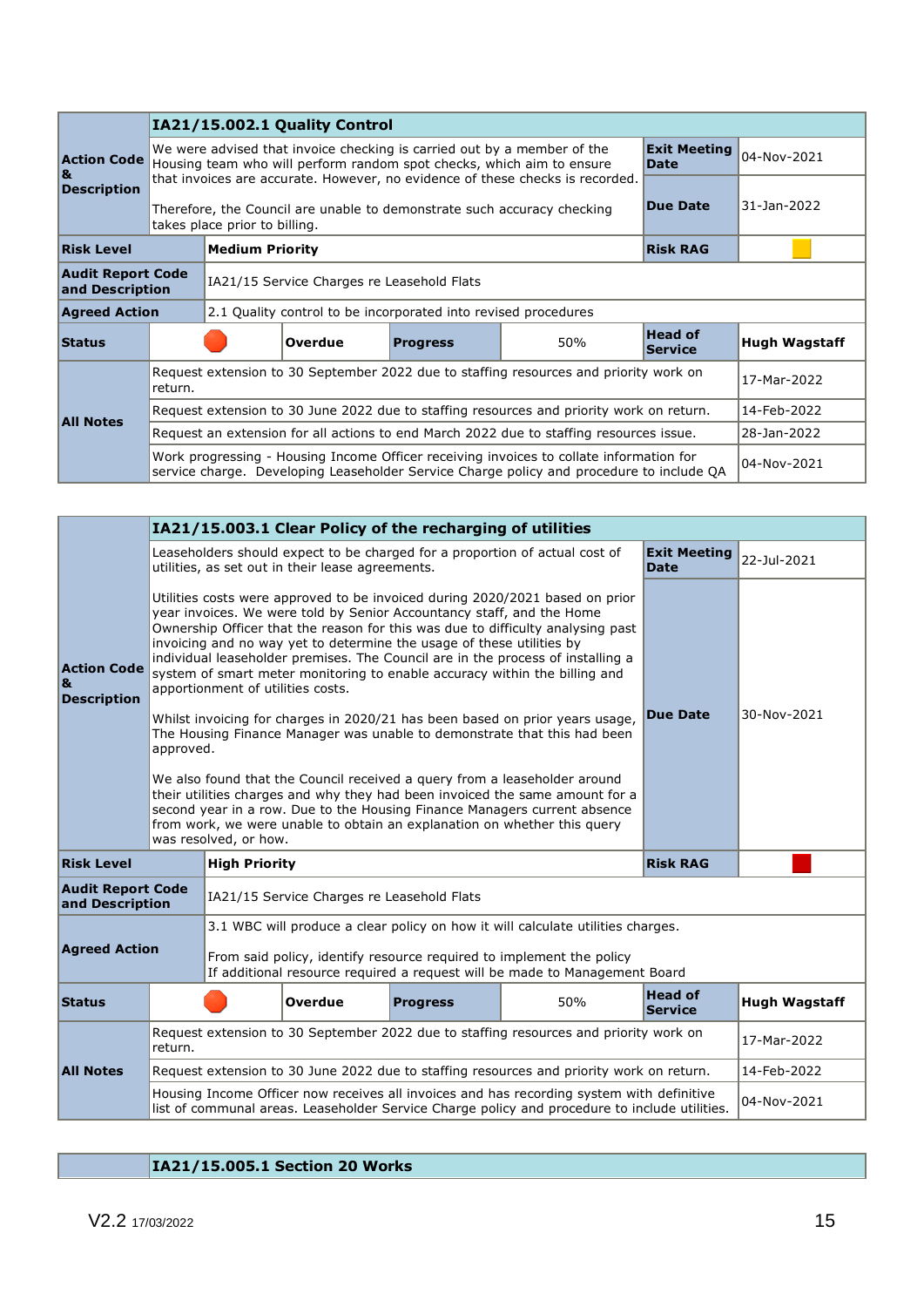|                                                                                                                                                                                                                                                                                                                                                                                                                             |                                                                                                                                                                                                                                                                                                                                                                                                                                                                                                                                                                                                                                                                                                                                                                                                                                              |                                                                                                                                                                                                                                                                                                                                                                                                                                                                                                                                                                                                                                                                                                                                                                                                                                                                                                              |  |  | Where repair and maintenance work are likely to be subject to Section 20 of<br>the Landlord and Tenant Act 1985 and the cost of works will be over $£250$ | <b>Exit Meeting</b><br><b>Date</b> | 04-Nov-2021 |
|-----------------------------------------------------------------------------------------------------------------------------------------------------------------------------------------------------------------------------------------------------------------------------------------------------------------------------------------------------------------------------------------------------------------------------|----------------------------------------------------------------------------------------------------------------------------------------------------------------------------------------------------------------------------------------------------------------------------------------------------------------------------------------------------------------------------------------------------------------------------------------------------------------------------------------------------------------------------------------------------------------------------------------------------------------------------------------------------------------------------------------------------------------------------------------------------------------------------------------------------------------------------------------------|--------------------------------------------------------------------------------------------------------------------------------------------------------------------------------------------------------------------------------------------------------------------------------------------------------------------------------------------------------------------------------------------------------------------------------------------------------------------------------------------------------------------------------------------------------------------------------------------------------------------------------------------------------------------------------------------------------------------------------------------------------------------------------------------------------------------------------------------------------------------------------------------------------------|--|--|-----------------------------------------------------------------------------------------------------------------------------------------------------------|------------------------------------|-------------|
| <b>Action Code</b><br>&<br><b>Description</b>                                                                                                                                                                                                                                                                                                                                                                               | per dwelling; a quote should be obtained for that work to be carried out.<br>Notification should then be sent to leaseholders in which details of the<br>charges to be made will be advised. Should such repairs be an unavoidable<br>emergency the Council can apply for dispensation of the requirement to<br>notify leaseholders of the charge.<br>We were advised that the Council has not retained copies of the section 20<br>notification letters issued, and therefore were unable to demonstrate that<br>any of the nine instances selected for our testing had adhered to the required<br>process. Key documentation, such as the notification letter, ought to be<br>retained by the authority so that it is readily available should it be required.<br>Further enquiry around Section 20 work, for which invoices are due to be |                                                                                                                                                                                                                                                                                                                                                                                                                                                                                                                                                                                                                                                                                                                                                                                                                                                                                                              |  |  |                                                                                                                                                           |                                    | 31-Jan-2022 |
|                                                                                                                                                                                                                                                                                                                                                                                                                             | for works.                                                                                                                                                                                                                                                                                                                                                                                                                                                                                                                                                                                                                                                                                                                                                                                                                                   | issued during 20/21, confirmed that leaseholders had not received the<br>required notification before works began. This situation arose, as advised by<br>the Head of Housing Operations, due to the Council being unable to comply<br>with the section 20 process for a period of time within the last year following<br>a three-month notice period given by their previous contractor, and the lack<br>of available time to procure a replacement provider. Therefore, emergency<br>interim arrangements were made for the responsive repairs and maintenance<br>service which could not follow the section 20 process, and a report was<br>submitted to Waverley Borough Council Executive on 7th January 2020<br>outlining the issue.<br>The impact of this is that invoices to eight Leaseholders had to be capped for<br>the Section 20 work carried out resulting in a cost to the Council of £5,970 |  |  |                                                                                                                                                           | <b>Due Date</b>                    |             |
| <b>Risk Level</b>                                                                                                                                                                                                                                                                                                                                                                                                           | <b>Medium Priority</b><br><b>Risk RAG</b>                                                                                                                                                                                                                                                                                                                                                                                                                                                                                                                                                                                                                                                                                                                                                                                                    |                                                                                                                                                                                                                                                                                                                                                                                                                                                                                                                                                                                                                                                                                                                                                                                                                                                                                                              |  |  |                                                                                                                                                           |                                    |             |
|                                                                                                                                                                                                                                                                                                                                                                                                                             | <b>Audit Report Code</b><br>IA21/15 Service Charges re Leasehold Flats<br>and Description                                                                                                                                                                                                                                                                                                                                                                                                                                                                                                                                                                                                                                                                                                                                                    |                                                                                                                                                                                                                                                                                                                                                                                                                                                                                                                                                                                                                                                                                                                                                                                                                                                                                                              |  |  |                                                                                                                                                           |                                    |             |
| 5.1 WBC will produce a clear policy and implement guidance to officers relating to good record keeping<br>practices.<br>Increasing transparency and accountability.<br>Officers to access internal filing systems such as Orchard and Civica<br><b>Agreed Action</b><br>WBC to identify resource required to implement reqular quality checks<br>If additional resource required a request will be made to Management Board |                                                                                                                                                                                                                                                                                                                                                                                                                                                                                                                                                                                                                                                                                                                                                                                                                                              |                                                                                                                                                                                                                                                                                                                                                                                                                                                                                                                                                                                                                                                                                                                                                                                                                                                                                                              |  |  |                                                                                                                                                           |                                    |             |
| <b>Status</b>                                                                                                                                                                                                                                                                                                                                                                                                               | <b>Head of</b><br>50%<br>Overdue<br><b>Progress</b><br><b>Service</b>                                                                                                                                                                                                                                                                                                                                                                                                                                                                                                                                                                                                                                                                                                                                                                        |                                                                                                                                                                                                                                                                                                                                                                                                                                                                                                                                                                                                                                                                                                                                                                                                                                                                                                              |  |  | <b>Hugh Wagstaff</b>                                                                                                                                      |                                    |             |
|                                                                                                                                                                                                                                                                                                                                                                                                                             | Request extension to 30 September 2022 due to staffing resources and priority work on<br>return.                                                                                                                                                                                                                                                                                                                                                                                                                                                                                                                                                                                                                                                                                                                                             |                                                                                                                                                                                                                                                                                                                                                                                                                                                                                                                                                                                                                                                                                                                                                                                                                                                                                                              |  |  |                                                                                                                                                           |                                    | 17-Mar-2022 |
|                                                                                                                                                                                                                                                                                                                                                                                                                             |                                                                                                                                                                                                                                                                                                                                                                                                                                                                                                                                                                                                                                                                                                                                                                                                                                              |                                                                                                                                                                                                                                                                                                                                                                                                                                                                                                                                                                                                                                                                                                                                                                                                                                                                                                              |  |  | Request extension to 30 June 2022 due to staffing resources and priority work on return.                                                                  |                                    | 14-Feb-2022 |
| <b>All Notes</b>                                                                                                                                                                                                                                                                                                                                                                                                            |                                                                                                                                                                                                                                                                                                                                                                                                                                                                                                                                                                                                                                                                                                                                                                                                                                              |                                                                                                                                                                                                                                                                                                                                                                                                                                                                                                                                                                                                                                                                                                                                                                                                                                                                                                              |  |  | Request an extension for all actions to end March 2022 due to staffing resources issue.                                                                   |                                    | 28-Jan-2022 |
|                                                                                                                                                                                                                                                                                                                                                                                                                             | Appointed consultants to support review and training. Created centralised tracker for s20<br>notifications, commenced review of procedure documents and trained 50% of involved staff<br>(19 Oct and 25 Nov). Notices updated to reflect current EU requirements.                                                                                                                                                                                                                                                                                                                                                                                                                                                                                                                                                                            |                                                                                                                                                                                                                                                                                                                                                                                                                                                                                                                                                                                                                                                                                                                                                                                                                                                                                                              |  |  |                                                                                                                                                           |                                    | 04-Nov-2021 |

|  |                                                                                                                                                                                              | IA21/15.006.1 Aged Debt                                                                                                                                                                                                                                                                                                                                                                                                                                                                                                                                                                                                  |                 |             |
|--|----------------------------------------------------------------------------------------------------------------------------------------------------------------------------------------------|--------------------------------------------------------------------------------------------------------------------------------------------------------------------------------------------------------------------------------------------------------------------------------------------------------------------------------------------------------------------------------------------------------------------------------------------------------------------------------------------------------------------------------------------------------------------------------------------------------------------------|-----------------|-------------|
|  | <b>Exit Meeting</b><br>Aged leaseholder debt has not been adequately pursued for collection due to<br>a long-term vacancy in the Housing Team. This vacancy was being covered<br><b>Date</b> |                                                                                                                                                                                                                                                                                                                                                                                                                                                                                                                                                                                                                          | 04-Nov-2021     |             |
|  | <b>Action Code</b><br>1&<br><b>Description</b>                                                                                                                                               | through the use of temporary agency staff, but that resource was impacted<br>by the first National COVID-19 lockdown. A permanent Housing Income<br>Officer has now been appointed to take on this role.<br>Our review of charges made during 20/2021 confirmed that approximately<br>60 standard leaseholder service charges remain unpaid. These equate to<br>approximately £3,300 for invoices which were issued during April 2020.<br>We were also provided with a leaseholder invoices file which showed that<br>invoices remain outstanding dating back to July 2018 and this equates to<br>approximately £90,000. | <b>Due Date</b> | 31-Jan-2022 |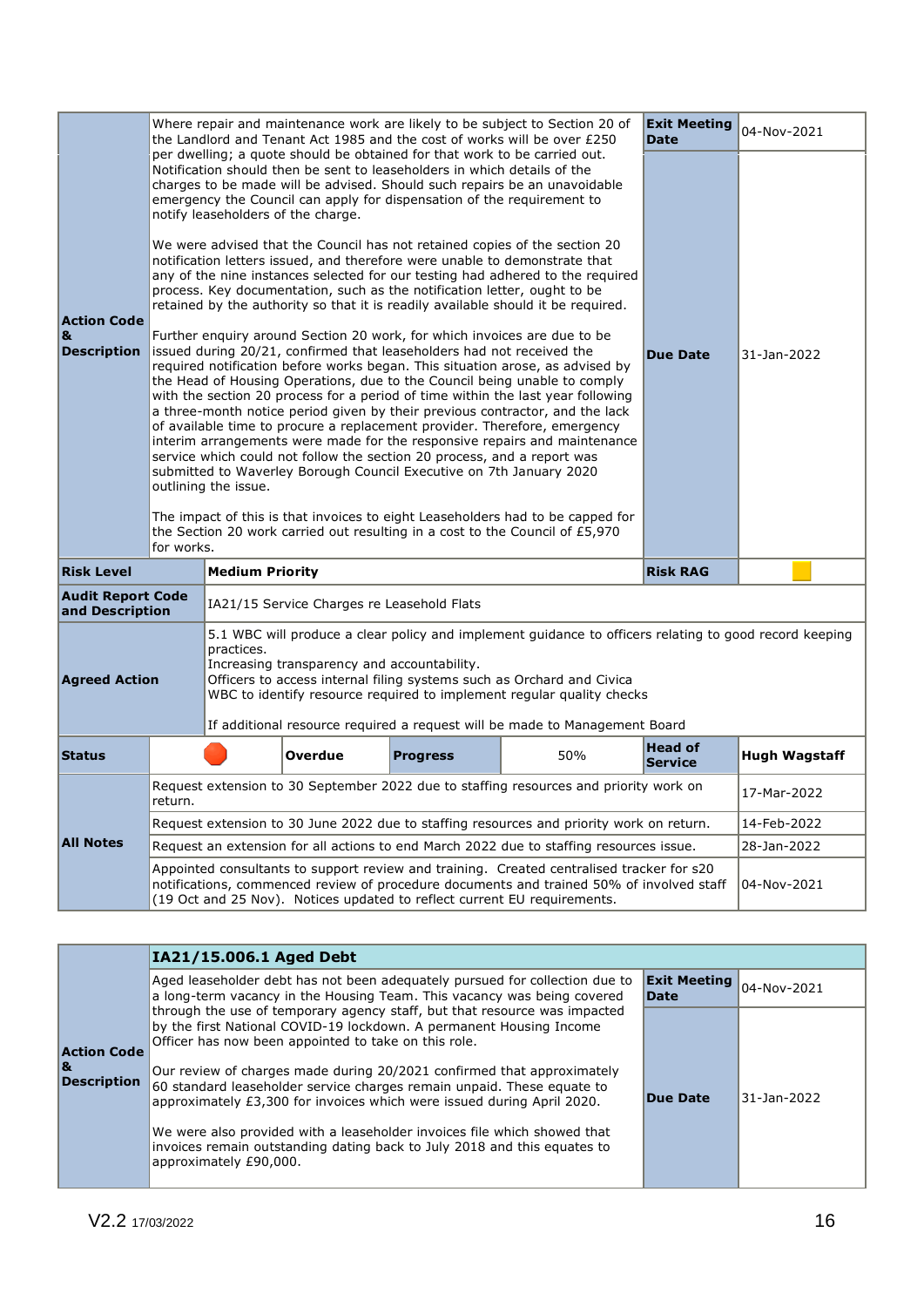| <b>Risk Level</b>                                                                                                                                                                                                                                                                                                                        | <b>Medium Priority</b> |                                                                                                      |         |                 |                                                                                     | <b>Risk RAG</b>                  |                      |
|------------------------------------------------------------------------------------------------------------------------------------------------------------------------------------------------------------------------------------------------------------------------------------------------------------------------------------------|------------------------|------------------------------------------------------------------------------------------------------|---------|-----------------|-------------------------------------------------------------------------------------|----------------------------------|----------------------|
| <b>Audit Report Code</b><br>and Description                                                                                                                                                                                                                                                                                              |                        | IA21/15 Service Charges re Leasehold Flats                                                           |         |                 |                                                                                     |                                  |                      |
| 6.1 WBC to create an Action Plan to review aged debt.<br>Focus to be placed on recovering higher debt<br>All outstanding debit to be prioritised<br><b>Agreed Action</b><br>Communicate that WBC will pursue Court action to recover debt<br>Income officer to work with Agresso Systems Accountant to review and revise current reports |                        |                                                                                                      |         |                 |                                                                                     |                                  |                      |
| <b>Status</b>                                                                                                                                                                                                                                                                                                                            |                        |                                                                                                      | Overdue | <b>Progress</b> | 5%                                                                                  | <b>Head of</b><br><b>Service</b> | <b>Hugh Wagstaff</b> |
|                                                                                                                                                                                                                                                                                                                                          | return.                | Request extension to 30 September 2022 due to staffing resources and priority work on<br>17-Mar-2022 |         |                 |                                                                                     |                                  |                      |
| <b>All Notes</b>                                                                                                                                                                                                                                                                                                                         |                        | Request extension to 30 June 2022 due to staffing resources and priority work on return.             |         | 14-Feb-2022     |                                                                                     |                                  |                      |
|                                                                                                                                                                                                                                                                                                                                          |                        | Request an extension for all actions to end March 2022 due to staffing resources issue.              |         | 28-Jan-2022     |                                                                                     |                                  |                      |
|                                                                                                                                                                                                                                                                                                                                          |                        |                                                                                                      |         |                 | Identified as project once Leaseholder Service Charge policy and procedure in place |                                  | 04-Nov-2021          |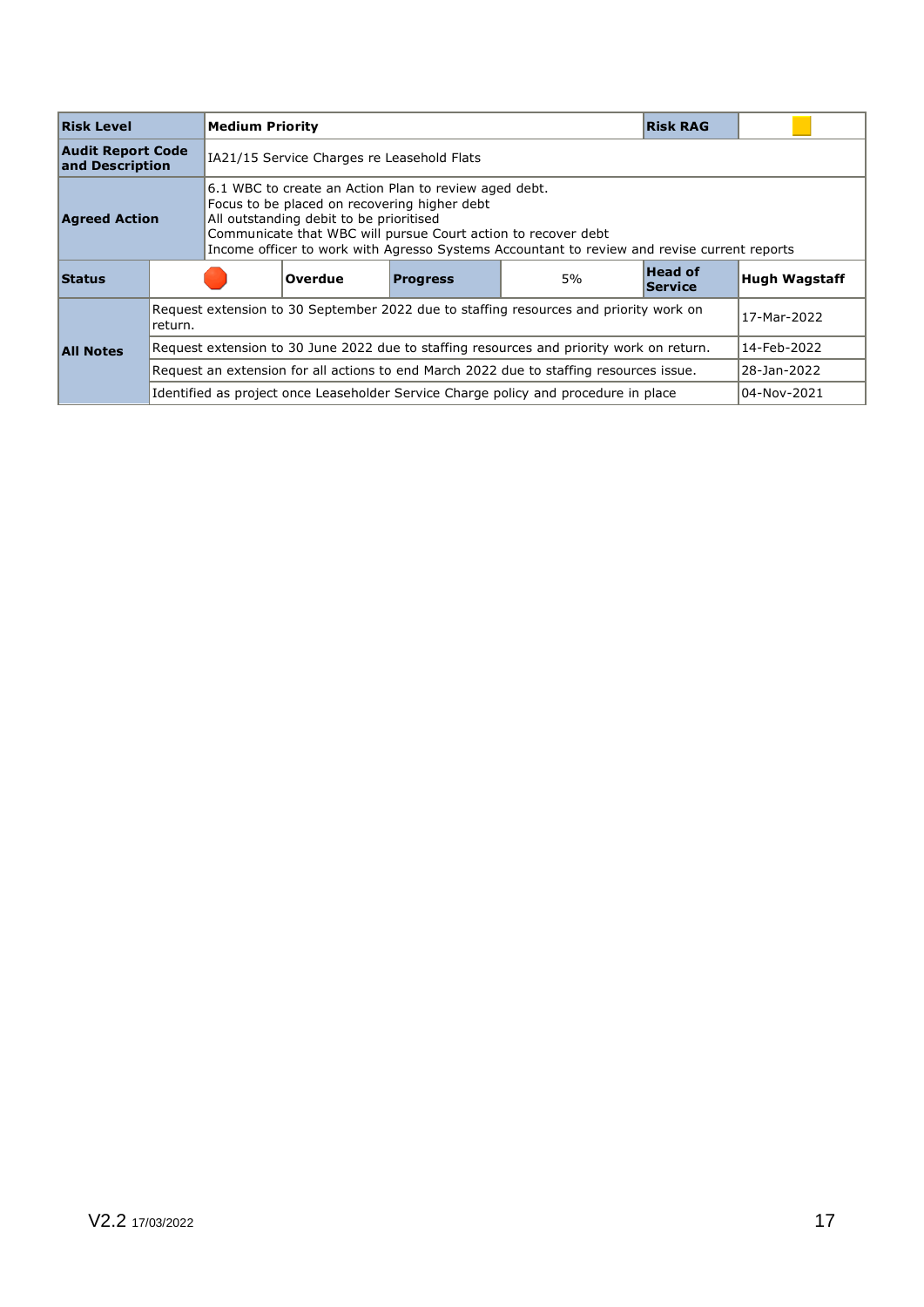# **ANNEXE 2**

# **Requests for extension/s to previously agreed implementation date/s**

| <b>Recommendation Ref No/s</b>        | IA20/8.001 & 002.                                                                                                                                                                                                    |
|---------------------------------------|----------------------------------------------------------------------------------------------------------------------------------------------------------------------------------------------------------------------|
| <b>Justification for an extension</b> | Completion of this action is dependent on the contents<br>of the Local Planning Enforcement Plan to set related<br>performance measures and therefore dependant on<br>the completion of (IA20/08.002). (IA20/08.001) |
|                                       | The next O&S meeting after March is 21 June,<br>meaning it would then go on to Executive for final sign<br>off either on 5 June or 6 August. (IA20/08.002)                                                           |
|                                       | Therefore, an extension to 31 August 2022 from the<br>Audit Committee is requested.                                                                                                                                  |
| <b>Recommendation Ref No/s</b>        | IA20/17.001.1, 2.2, 3.1, 4.1, 4.2.                                                                                                                                                                                   |
| <b>Justification for an extension</b> | Action awaiting additional elements to the core system<br>functionality yet to be implement in the planning<br>system. (IA20/17.001.1, 4.1, 4.2)                                                                     |
|                                       | Therefore, an extension to 31 December 2022 from<br>the Audit Committee is requested.                                                                                                                                |
|                                       | IA20/17.002.2                                                                                                                                                                                                        |
|                                       | Based on current officer caseloads, a proposed<br>request for an extension to 1st July 2022 thus ensuring<br>we can deliver the new structure efficiently.                                                           |
|                                       | Therefore, an extension to 1 <sup>st</sup> July 2022 from the<br>Audit Committee is requested.                                                                                                                       |
|                                       | IA20/17.003.1.                                                                                                                                                                                                       |
|                                       | A request for an extension to the end June 2022 to<br>allow snagging and testing to be completed.                                                                                                                    |
|                                       | Therefore, an extension to 30 June 2022 from the<br>Audit Committee is requested.                                                                                                                                    |
| <b>Head of Service</b>                | Zac Ellwood, Head of Planning and Economic<br><b>Development</b>                                                                                                                                                     |

| <b>Recommendation Ref No/s</b>        | <b>Houses of Multiple Occupancy IA20/10.003</b>                                                 |
|---------------------------------------|-------------------------------------------------------------------------------------------------|
| <b>Justification for an extension</b> | Progress has been sufficient to confirm a completion<br>date of 31 March 2022.                  |
|                                       | Therefore, a request for a revised completion date of<br>31 <sup>st</sup> March 2022 is sought. |